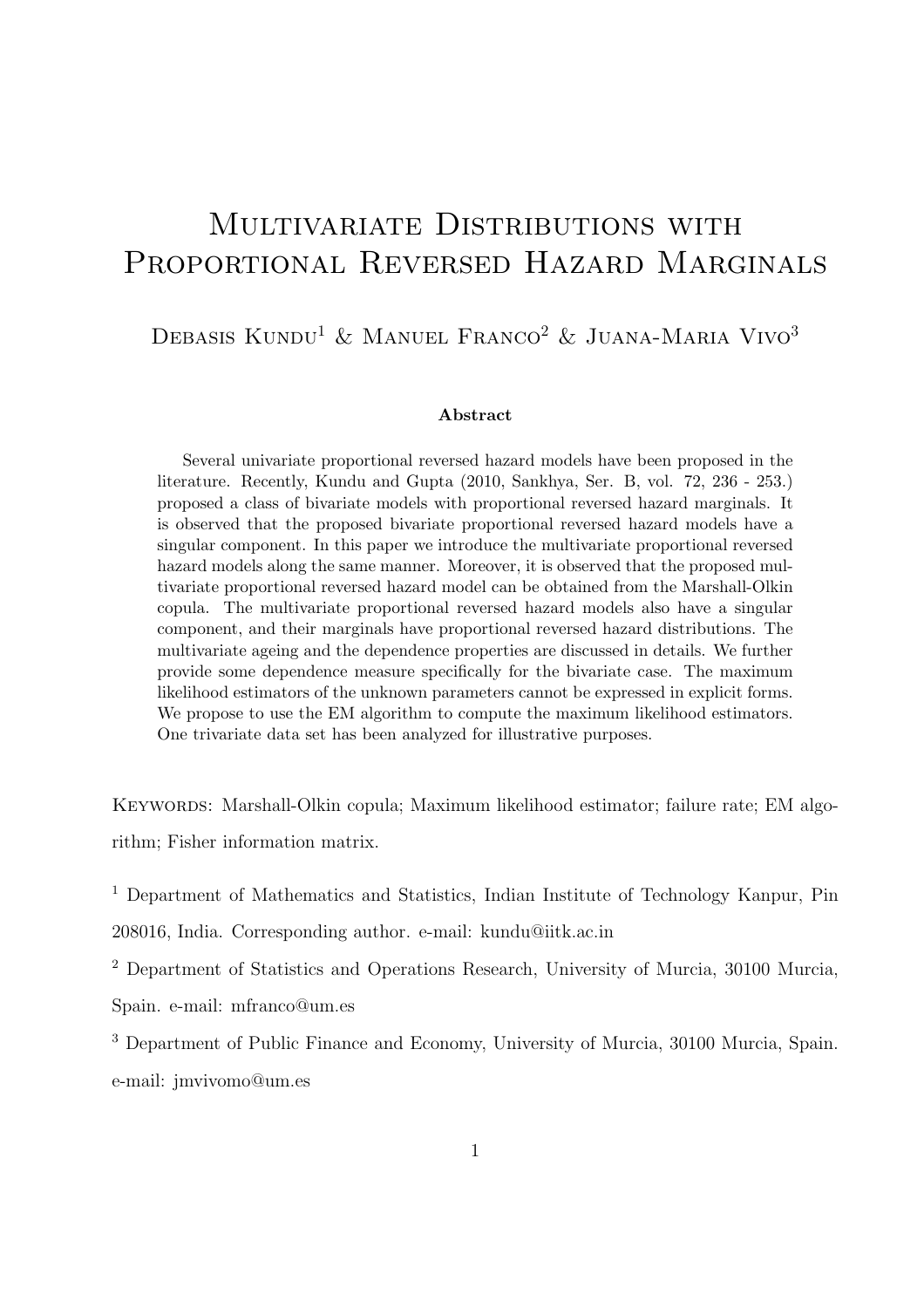### 1 INTRODUCTION

If X is an absolutely continuous positive random variable with the probability density function (PDF)  $g(\cdot)$  and the cumulative distribution function  $G(\cdot)$ , then the hazard function of X is defined as

$$
h(t) = \frac{g(t)}{1 - G(t)}; \quad t \ge 0.
$$

The hazard function plays a very important role in the reliability and survival analysis. Extensive work on different aspects of hazard function has been found in the statistical literature, see for example Meeker and Escobar [26].

Recently, proportional reversed hazard model has received considerable attention since it was introduced by Block *et al.* [1]. If  $X$  is an absolutely continuous positive random variable as defined above, then the reversed hazard function of  $X$  is defined by

$$
r(t) = \frac{g(t)}{G(t)}; \quad t \ge 0.
$$

Similar to the hazard function, the reversed hazard function also uniquely characterize a distribution function. The reversed hazard function has been used quite extensively in forensic studies and some related areas. Interested readers may look at the original article of Block et al. [1] in this respect.

The class of proportional reversed hazard models can be described as follows. If  $F_0(\cdot)$  is any distribution function, then define the class of distribution functions  $F(\cdot; \alpha)$  for  $\alpha > 0$  as

$$
F(t; \alpha) = (F_0(t))^{\alpha}.
$$

It can be easily seen that  $F(\cdot; \alpha)$  is a proper distribution. From the definition of the proportional reversed hazard function, it is immediate that if  $F_0(\cdot)$  has a reversed hazard function  $r_0(\cdot)$ , then  $F(\cdot; \alpha)$  has the proportional reversed hazard function  $\alpha r_0(\cdot)$ . Recently several proportional reversed hazard models have been introduced by several authors, and their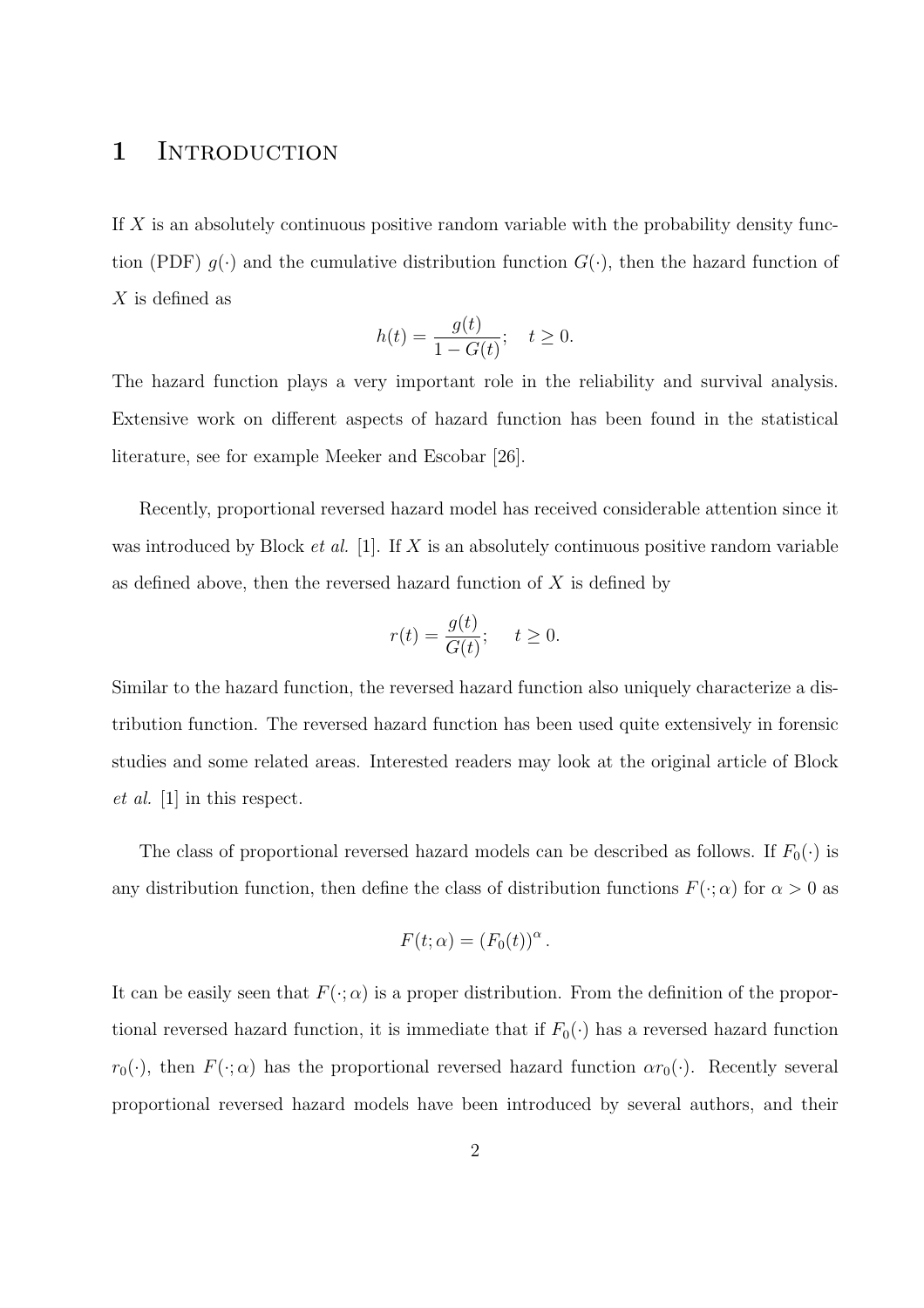properties have been investigated, see for example Crescenzo [7], Gupta and Gupta [12], Gupta and Kundu [13, 14], Sarhan and Kundu [29] and the references cited therein.

Kundu and Gupta [22] recently introduced a bivariate distribution with proportional reversed hazard marginals. It has several interesting properties, and it has been used quite successfully to analyze bivariate lifetime data. The main aim of this paper is to introduce multivariate (p-dimensional) distributions with proportional reversed hazard marginals. It has been done using the same maximization process from  $p+1$  independent proportional reversed hazard models. It introduces positive dependence among the variables. The proposed multivariate proportional reversed hazard model can be obtained from the Marshall-Olkin (MO) copula also, using the proportional reversed hazard model as the marginals. Using the copula properties, several dependence measures like Kendall's  $\tau$ , Spearman's  $\rho$  can be computed specifically for the bivariate proportional reversed hazards distribution.

It is observed that for  $q < p$  dimensional subset of the *p*-variate proportional reversed hazards distribution is a q-variate proportional reversed hazards distribution. The cumulative distribution function of the q-variate proportional reversed hazards distribution can be written in a very convenient form. The decomposition of the absolutely continuous part and the singular part is clearly unique. We provide the joint probability density function of the absolute continuous part explicitly. We discuss some distributional, ageing and dependence properties for the proposed p-variate distribution.

It may be mentioned that the importance of the ageing and dependence notions has been well established in the statistical literature, see for example Lai and Xie [23]. In many reliability and survival analysis applications it has been observed that the components are often positively dependent in some stochastic sense. Hence the derivation of ageing and dependence properties for any multivariate distribution has its own importance. Similarly, the extreme order statistics, the minimum and maximum play a great role in several statistical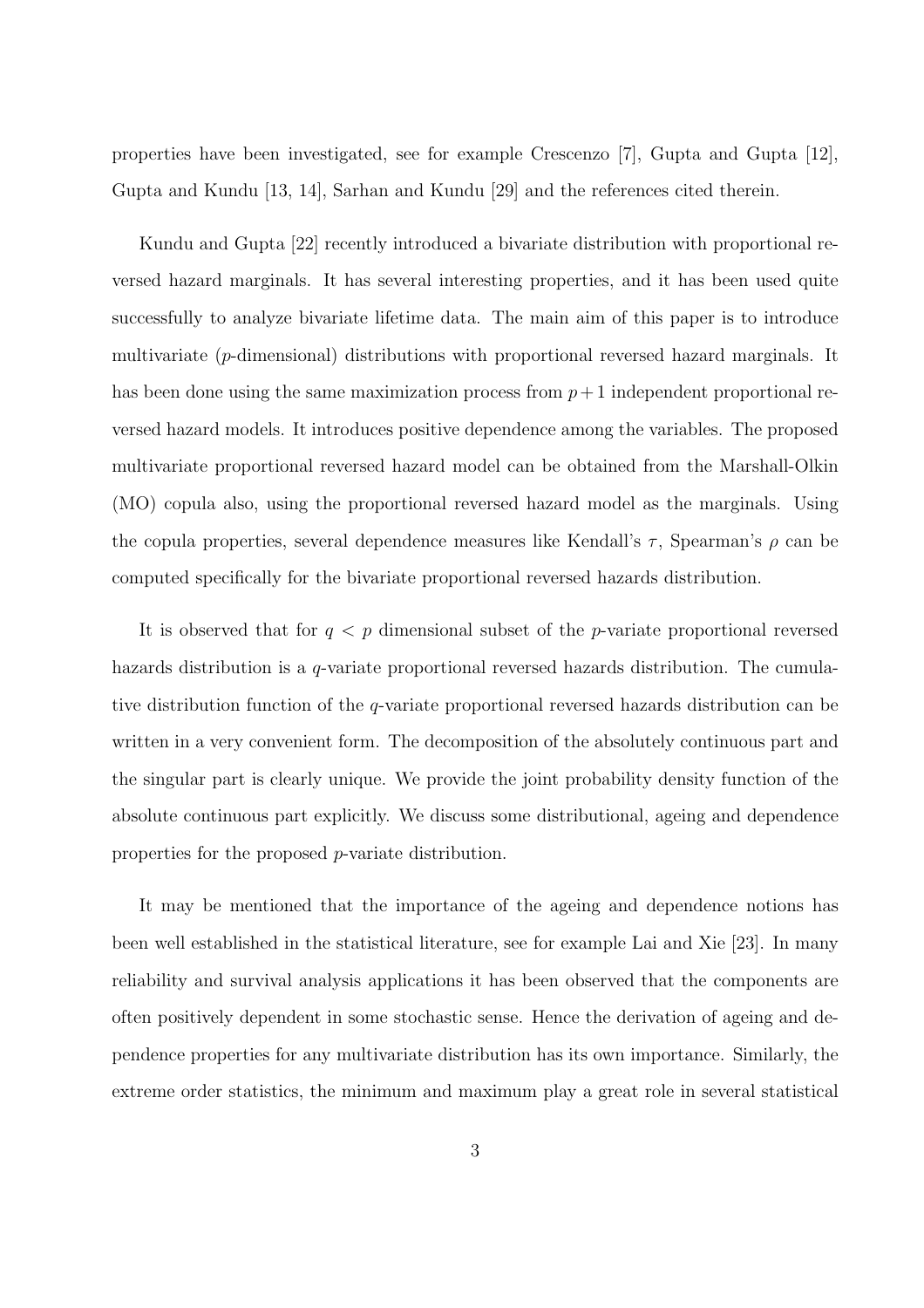applications, particularly, where the components have some dependence. For example, the minimum and maximum order statistics play important roles in the competing risks model, and the complementary risks model, respectively. So the distributions of both extreme order statistics for the proposed multivariate distributions and some stochastic ageing results are studied in this paper.

It is observed that the maximum likelihood estimators (MLEs) of the unknown parameters cannot be obtained in explicit form, as expected. Non-linear optimization problem needs to be solved to compute the MLEs. We propose to use the EM algorithm to compute the MLEs, and we provide the implementation details for several multivariate proportional models. Finally, we analyze one simulated data set for illustrative purposes.

Rest of the paper is organized as follows. In Section 2, we briefly discuss about the different dependence concept, some basic copula properties and provide different examples of proportional reversed hazards models which are available in the literature. In Section 3, we introduce the multivariate proportional reversed hazards models. Different dependence and ageing properties are discussed in Section 4. In Section 5, we provide different dependence measures for bivariate proportional reversed hazards models. In Section 6, we apply the EM algorithm. The analysis of a data set has been presented in Section 7, and finally we conclude the paper in Section 8.

### 2 Preliminaries

#### 2.1 DEPENDENCE AND STOCHASTIC ORDER

Several notions of positive or negative dependence for a multivariate distribution, of varying degree of strengths, are available in the literature, see for example Boland et al. [3], Colangelo et al. [5, 6] and see the references cited therein.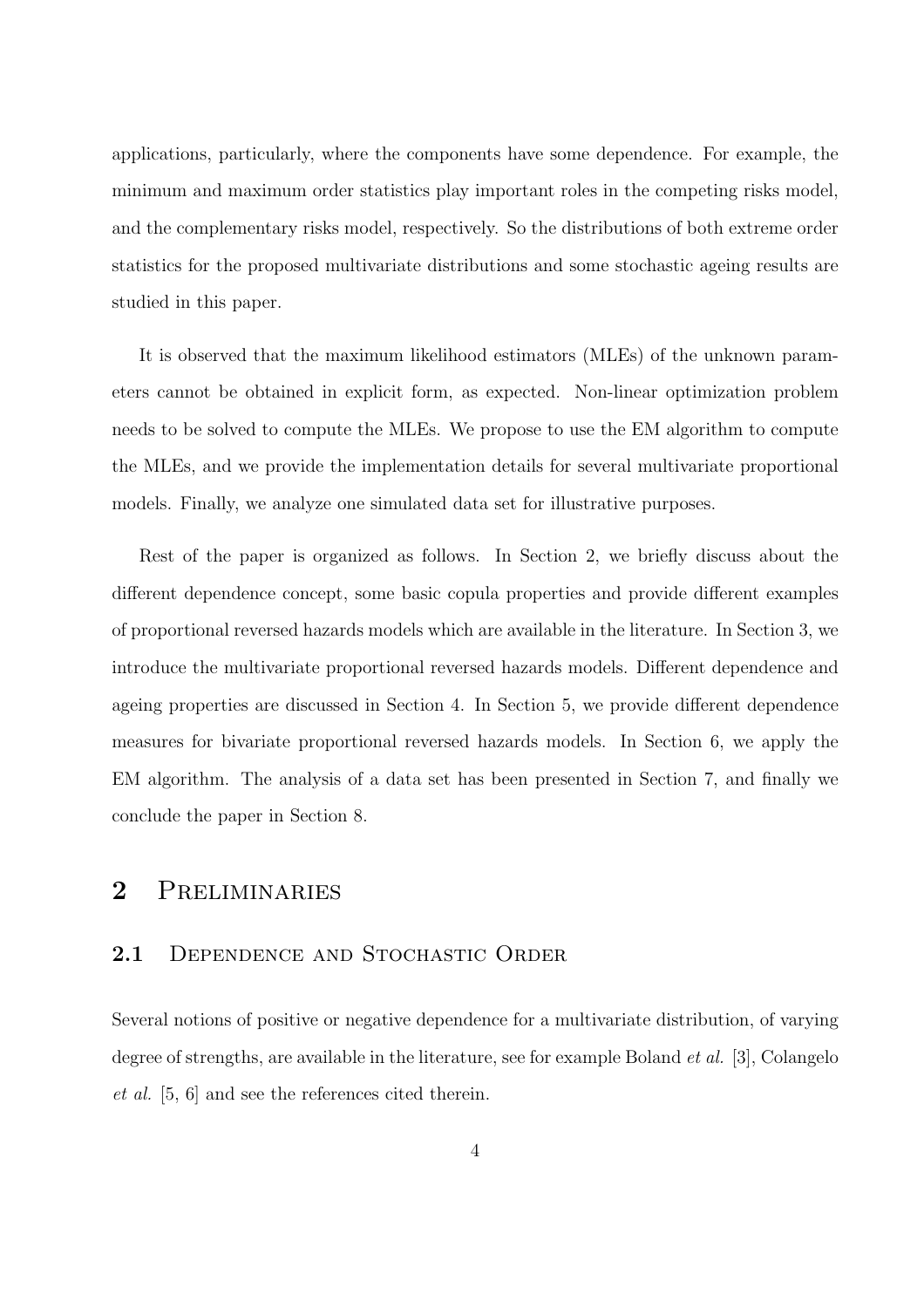A random vector  $\boldsymbol{X}$  is said to be positively lower orthant dependent (PLOD) if the joint cumulative distribution function of  $X$  satisfies the following property;

$$
F_{\mathbf{X}}(x_1,\dots,x_p) \geq \prod_{i=1}^p F_i(x_i), \quad \forall \mathbf{x} = (x_1,\dots,x_p), \tag{1}
$$

here  $F_i$ 's for  $i = 1, \dots, p$ , are the marginal distribution functions. Further we will be using the following notation. For  $x \in \mathbb{R}^p$ , a phrase such as 'non-decreasing in  $x$ ', means nondecreasing in each component  $x_i$ , for  $i = 1, \dots, p$ . If A is any subset of  $\{1, \dots, p\}$ , then  $\boldsymbol{X}_A$ denote the vectors,  $(X_i | i \in A)$ , similarly,  $x_A$  is also defined. The following definition are from Brindley and Thompson [4], see also Joe [15].

A p-dimensional random vector  $\boldsymbol{X}$  is said to be left tail decreasing (LTD), if

$$
P(\boldsymbol{X}_{A_2} \leq \boldsymbol{x}_{A_2} | \boldsymbol{X}_{A_1} \leq \boldsymbol{x}_{A_1})
$$
\n<sup>(2)</sup>

is a non-increasing in  $x_{A_1}$  for all  $x_{A_2}$ , where the sets  $A_1$  and  $A_2$  are a disjoint partition of  $\{1, \dots, p\}$ . In particular, this LTD notion implies the multivariate left tail decreasing property given by Colangelo et al. [5].

Another multivariate dependence notion is the multivariate left corner set decreasing property. A random vector  $\boldsymbol{X}$  is said to have left corner set decreasing property (LCSD), if

$$
P(X_1 \le x_1, \cdots, X_p \le x_p | X_1 \le x'_1, \cdots, X_p \le x'_p)
$$
\n(3)

is non-increasing in  $x'_1, \dots, x'_p$  for every choice of  $\boldsymbol{x} = (x_1, \dots, x_p)$ . Equivalently, (3) can be written as

$$
\frac{F_{\mathbf{X}}(\mathbf{x} \wedge \mathbf{x}')}{F_{\mathbf{X}}(\mathbf{x}')} \quad \text{non-decreasing in } x'_1, \cdots, x'_p,
$$
\n(4)

where  $\mathbf{x}' = (x'_1, \dots, x'_p)$ , and  $\mathbf{x} \wedge \mathbf{x}' = (\min(x_1, x'_1), \dots, \min(x_p, x'_p))$ .

Further, a function  $h(x)$  defined on  $\mathbb{R}^p$  is called multivariate totally positive of order two,  $(MTP<sub>2</sub>)$  if it satisfies

$$
h(\boldsymbol{x} \vee \boldsymbol{y})h(\boldsymbol{x} \wedge \boldsymbol{y}) \ge h(\boldsymbol{x})h(\boldsymbol{y}), \quad \text{ for all } \boldsymbol{x}, \boldsymbol{y} \in \mathbf{R}^p.
$$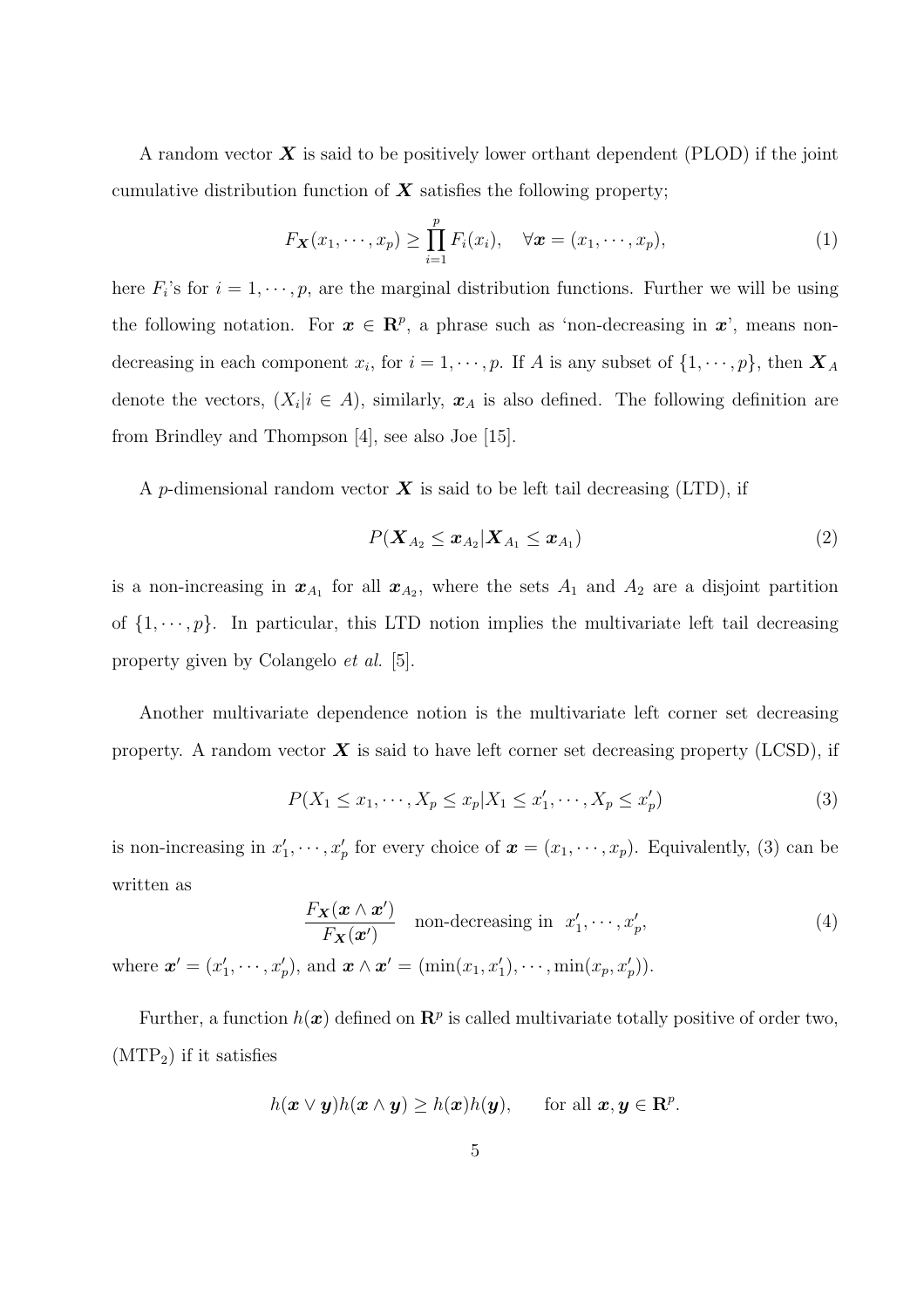Here for  $\mathbf{x} = (x_1, \dots, x_p)$  and  $\mathbf{y} = (y_1, \dots, y_p)$ ,  $\mathbf{x} \vee \mathbf{y} = (\max(x_1, y_1), \dots, \max(x_p, y_p))$ .

Analogously to the hazard gradient by Johnson and Kotz [16], the reversed hazard gradient of a p-variate random vector  $\mathbf{X} = (X_1, \dots, X_p)$  is defined as extension of the univariate case, see e.g. Roy [28] and Domma [10] for  $p = 2$ . If  $X_1, \dots, X_p$  are p absolutely continuous random variables, then the reversed hazard gradient of X for  $\mathbf{x} = (x_1, \dots, x_p)$  is

$$
r_{\mathbf{X}}(\mathbf{x}) = \left(\frac{\partial}{\partial x_1}, \cdots, \frac{\partial}{\partial x_p}\right) \ln F_{\mathbf{X}}(x_1, \cdots, x_p).
$$
 (5)

The *i*-th component of (5) is  $r_{\mathbf{X},i}(\mathbf{x}) = \frac{\partial}{\partial x_i} \ln F_{\mathbf{X}}(x_1,\dots,x_p)$  and represents the reversed hazard function of  $(X_i | X_j < x_j, j \neq i)$ ,  $i = 1, \dots, p$ .

If for all values of x, all components of  $r_X(x)$  are decreasing (increasing) functions of the corresponding variables, then the distribution is called multivariate decreasing (increasing) reversed hazard gradient, MDRHG (MIRHG).

Now we will define the following stochastic orderings between two p-dimensional random vectors  $\boldsymbol{X}$  and  $\boldsymbol{Y}$ .

It is said that X is smaller than Y in the stochastic order,  $X \leq_{st} Y$ , if

 $P(\mathbf{X} \in U) \leq P(\mathbf{Y} \in U)$  for all upper sets  $U \subset \mathbf{R}^p$ .

It is well known that  $\mathbf{X} \leq_{st} \mathbf{Y}$  if and only if  $E(\phi(\mathbf{X})) \leq E(\phi(\mathbf{Y}))$ , for all non-increasing function  $\phi$  for which the expectations exists.

A random vector X is said to be smaller than Y in the lower orthant order,  $X \leq_{lo} Y$ , if  $F_{\mathbf{X}}(\mathbf{x}) \geq F_{\mathbf{Y}}(\mathbf{x})$  for all  $\mathbf{x}$ .

#### 2.2 Copula

It is well known that the dependence among the random variables  $X_1, \dots, X_p$  is completely described by the joint distribution function  $F_{\mathbf{X}}(x_1, \dots, x_p)$ . The idea of separating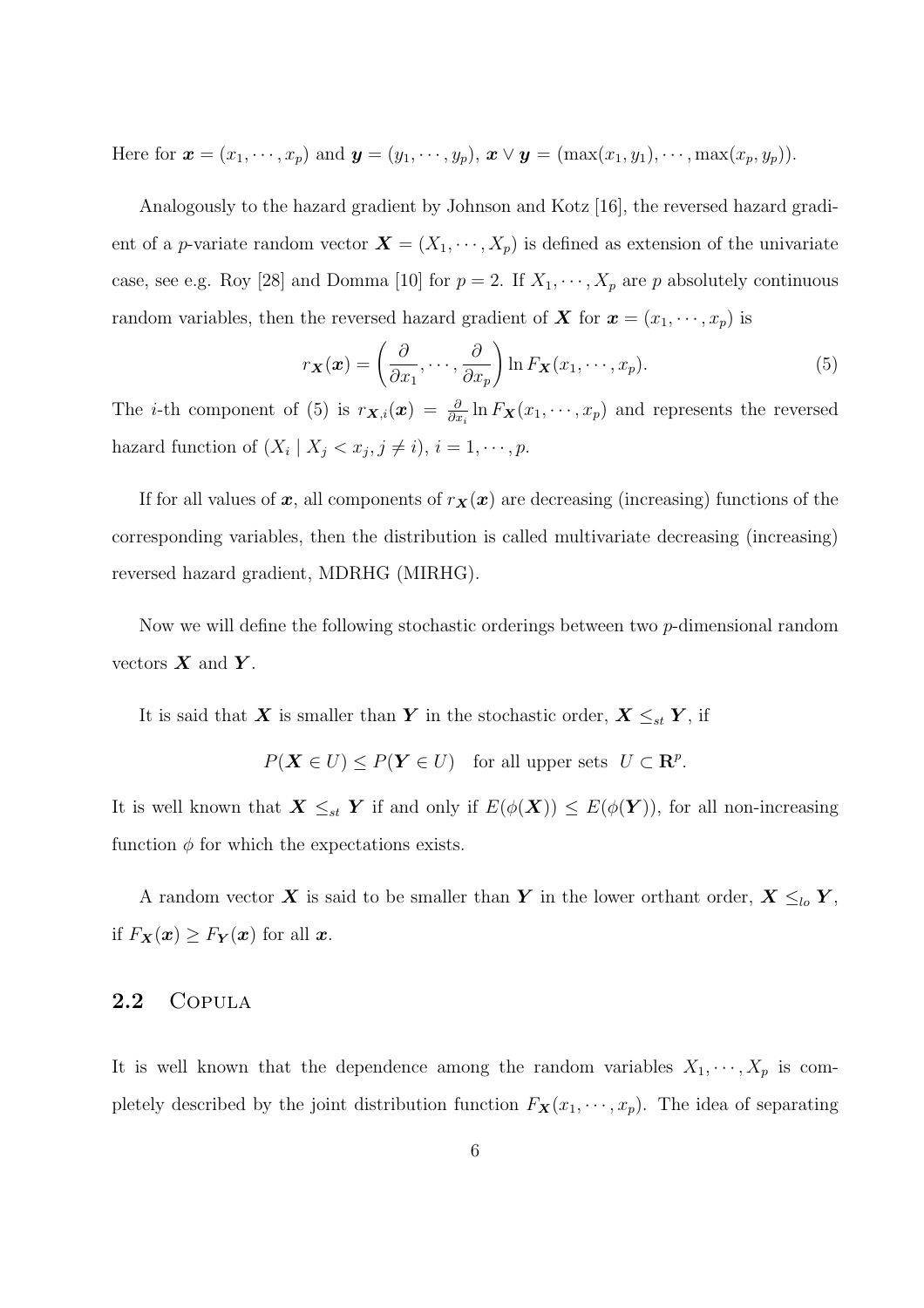$F_{\mathbf{X}}(x_1, \dots, x_p)$  in two parts, the one which describes the dependence structure, and the other one which describes only the marginal behavior, leads to the concept of copula. A p-variate copula, defined on  $[0,1]^p$ , is a multivariate distribution with univariate uniform marginals on [0, 1]. Let  $X_1, \dots, X_p$  be random variables with distribution functions  $F_1(\cdot), \dots, F_p(\cdot)$ respectively, then Sklar's theorem, see for example Nelsen [27], proved that  $F_X(x_1, \dots, x_p)$ has a unique copula representation,

$$
F_{\mathbf{X}}(x_1,\cdots,x_p)=C(F_1(x_1),\cdots,F_p(x_p)),
$$

if  $F_1(\cdot), \dots, F_p(\cdot)$  are absolutely continuous. Moreover, from Sklar's theorem, it also follows that if  $F(x_1, \dots, x_p)$  is a joint distribution function with continuous marginals  $F_1(\cdot), \dots, F_p(\cdot)$ , and if  $F_1^{-1}(\cdot), \dots, F_p^{-1}(\cdot)$  are the inverse functions of  $F_1(\cdot), \dots, F_p(\cdot)$  respectively, then there exists a unique copula C in  $[0,1]^p$ , such that

$$
C(u_1, \dots, u_p) = F_{\mathbf{X}}(F_1^{-1}(u_1), \dots, F_p^{-1}(u_p)).
$$
\n(6)

It is well known that many dependence properties of a multivariate distribution are obtained from copula properties, and therefore many dependence properties of a multivariate distribution can be obtained by studying the corresponding copula.

# 3 Multivariate Proportional Reversed Hazard Mod-**ELS**

Now we are in a position to define the multivariate proportional reversed hazards (MPRH) model along the same line as the bivariate generalized exponential distribution or bivariate proportional reversed hazard models as defined by Kundu and Gupta [21, 22]. From now on unless otherwise mentioned it is assumed that  $\alpha_1 > 0, \dots, \alpha_{p+1} > 0, \theta > 0$ . Suppose  $U_1 \sim \text{PRH}(\alpha_1, \theta), \cdots, U_{p+1} \sim \text{PRH}(\alpha_{p+1}, \theta)$ , and they are independently distributed. Now we define  $X_1 = \max\{U_1, U_{p+1}\}, \dots, X_p = \max\{U_p, U_{p+1}\}.$  Then we say that the random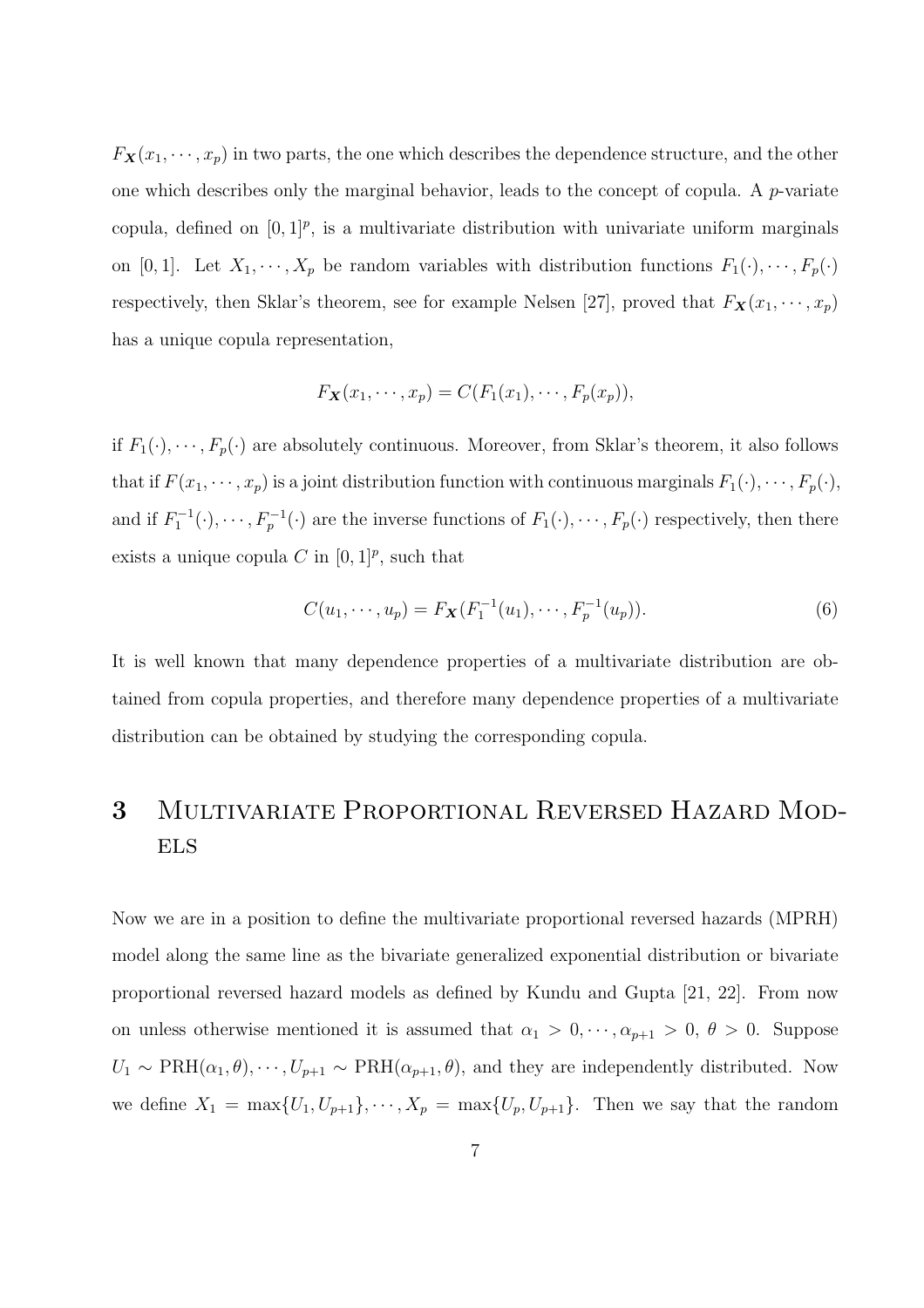vector  $\mathbf{X} = (X_1, \dots, X_p)$  has a multivariate proportional reversed hazards distribution with shape parameters  $\alpha_1, \dots, \alpha_{p+1}$  and scale parameter  $\theta$ . It will be denoted from now on as  $MPRH(\alpha_1, \cdots, \alpha_{p+1}, \theta).$ 

Now we provide the joint CDF and the joint PDF of the MPRH model.

THEOREM 3.1: If  $\mathbf{X} = (X_1, \dots, X_p) \sim \text{MPRH}(\alpha_1, \dots, \alpha_{p+1}, \theta)$  with base distribution  $F_B(\cdot;\theta)$ , then the joint CDF of **X** for  $x_1 > 0, \dots, x_p > 0$  is

$$
F_{\mathbf{X}}(\mathbf{x}) = (F_B(x_1; \theta))^{\alpha_1} \cdots (F_B(x_p; \theta))^{\alpha_p} (F_B(z; \theta))^{\alpha_{p+1}},
$$
\n(7)

where  $\mathbf{x} = (x_1, \dots, x_p), z = \min\{x_1, \dots, x_p\}$  and 0, otherwise.

PROOF: It simply follows from the definition of MPRH model as defined above. The details are omitted.

For brevity we assume the parameter  $\theta = 1$ , unless otherwise mentioned, and it will be denoted by  $MPRH(\alpha_1, \dots, \alpha_{p+1})$ . It is clear that the MPRH distribution is not absolutely continuous distribution, except when  $p = 1$ . For  $p > 1$ , it has an absolutely continuous part and a singular part. The MPRH distribution function can be written as follows;

$$
F_{\mathbf{X}}(\mathbf{x}) = \alpha F_a(\mathbf{x}) + (1 - \alpha) F_s(\mathbf{x}).
$$

Here  $0 < \alpha < 1$ ,  $F_a(x)$  and  $F_s(x)$  denote the absolutely continuous part and the singular part of  $F_X(x)$ , respectively. The corresponding probability density function of X also can be written as

$$
f_{\mathbf{X}}(\mathbf{x}) = \alpha f_a(\mathbf{x}) + (1 - \alpha) f_s(\mathbf{x}). \tag{8}
$$

In writing (8) it needs to be understood that the  $f_a(\mathbf{x})$  is a density function with respect to p-dimensional Lebesgue measure, and  $f_s(x)$  also can be further decomposed and they are density functions with respect to  $1, 2, \dots, (p-1)$  dimensional Lebesgue measure. It is difficult to obtain the explicit expression of  $f_s(\mathbf{x})$ , and it is not pursued here. For  $p = 2$ ,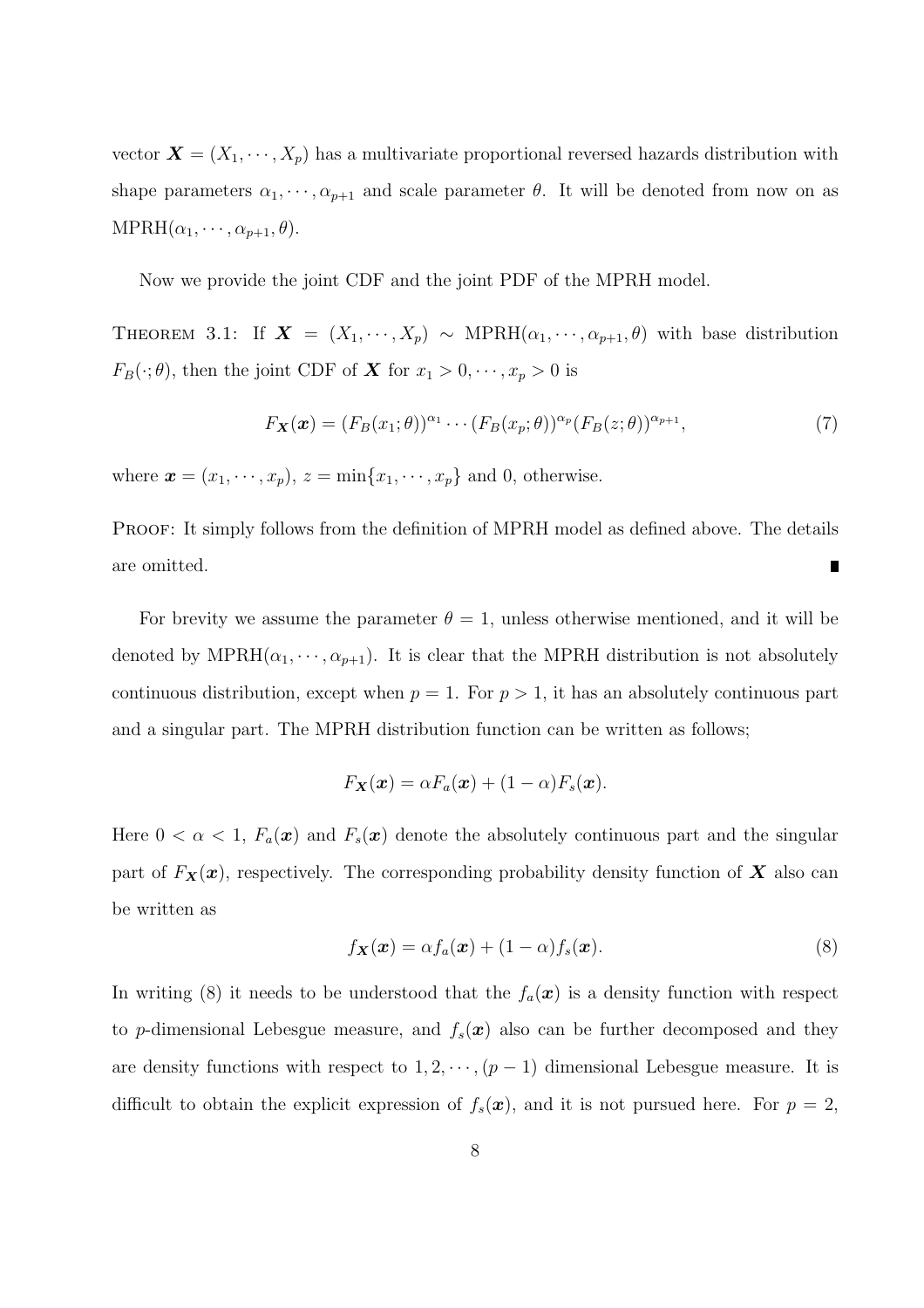the result is available in Kundu and Gupta [21]. The explicit expressions of  $f_a(\mathbf{x})$  and  $\alpha$  for general p are provided in Appendix A.

We now provide the distribution functions of the marginal, conditional, and the extreme order statistics of the MPRH distribution.

THEOREM 3.2: If  $(X_1, \dots, X_p) \sim \text{MPRH}(\alpha_1, \dots, \alpha_{p+1})$  with the base distribution  $F_B(\cdot)$ , then

(a)  $X_1 \sim \text{PRH}(\alpha_1 + \alpha_{p+1}), \cdots, X_p \sim \text{PRH}(\alpha_p + \alpha_{p+1}).$ 

(b) For any non-empty subset  $I_q = (i_1, \dots, i_q) \subset (1, \dots, p)$ , the q-dimensional marginal  $\boldsymbol{X}_{I_q} = (X_{i_1}, \cdots, X_{i_q}) \sim \text{MPRH}(\alpha_{i_1}, \cdots, \alpha_{i_q}, \alpha_{p+1}).$ 

(c) The conditional distribution of  $\mathbf{X}_{A_2}$  given  $\{\mathbf{X}_{A_1} \leq \mathbf{x}_{A_1}\}\,$ , where the non-empty subsets  $A_1$  and  $A_2$  are a disjoint partition of  $\{1, \dots, p\}$ , is an absolutely continuous distribution function as follows:

$$
P(\mathbf{X}_{A_2} \leq \mathbf{x}_{A_2} | \mathbf{X}_{A_1} \leq \mathbf{x}_{A_1}) = \begin{cases} \prod_{i \in A_2} (F_B(x_i))^{\alpha_i} & \text{if } z = v \\ \left(\frac{F_B(z)}{F_B(v)}\right)^{\alpha_{p+1}} \prod_{i \in A_2} (F_B(x_i))^{\alpha_i} & \text{if } z < v, \end{cases}
$$

where  $z = \min\{x_i : i \in A \cup B\}$  and  $v = \min\{x_i : i \in A\}$ .

(d) If  $T_1 = \min\{X_1, \cdots, X_p\}$ , then

$$
F_{T_1}(t) = P(T_1 \le t) = (F_B(t))^{\alpha_{p+1}} \times \left(1 - \prod_{i=1}^p (1 - (F_B(t))^{\alpha_i})\right). \tag{9}
$$

(e) If  $T_n = \max\{X_1, \cdots, X_p\}$ , then

$$
F_{T_n}(t) = P(T_n \le t) = (F_B(t))^{\alpha_1 + \dots + \alpha_{p+1}}.
$$
\n(10)

PROOF: The proofs of (a), (b), (c) and (e) are straight forward and they are avoided.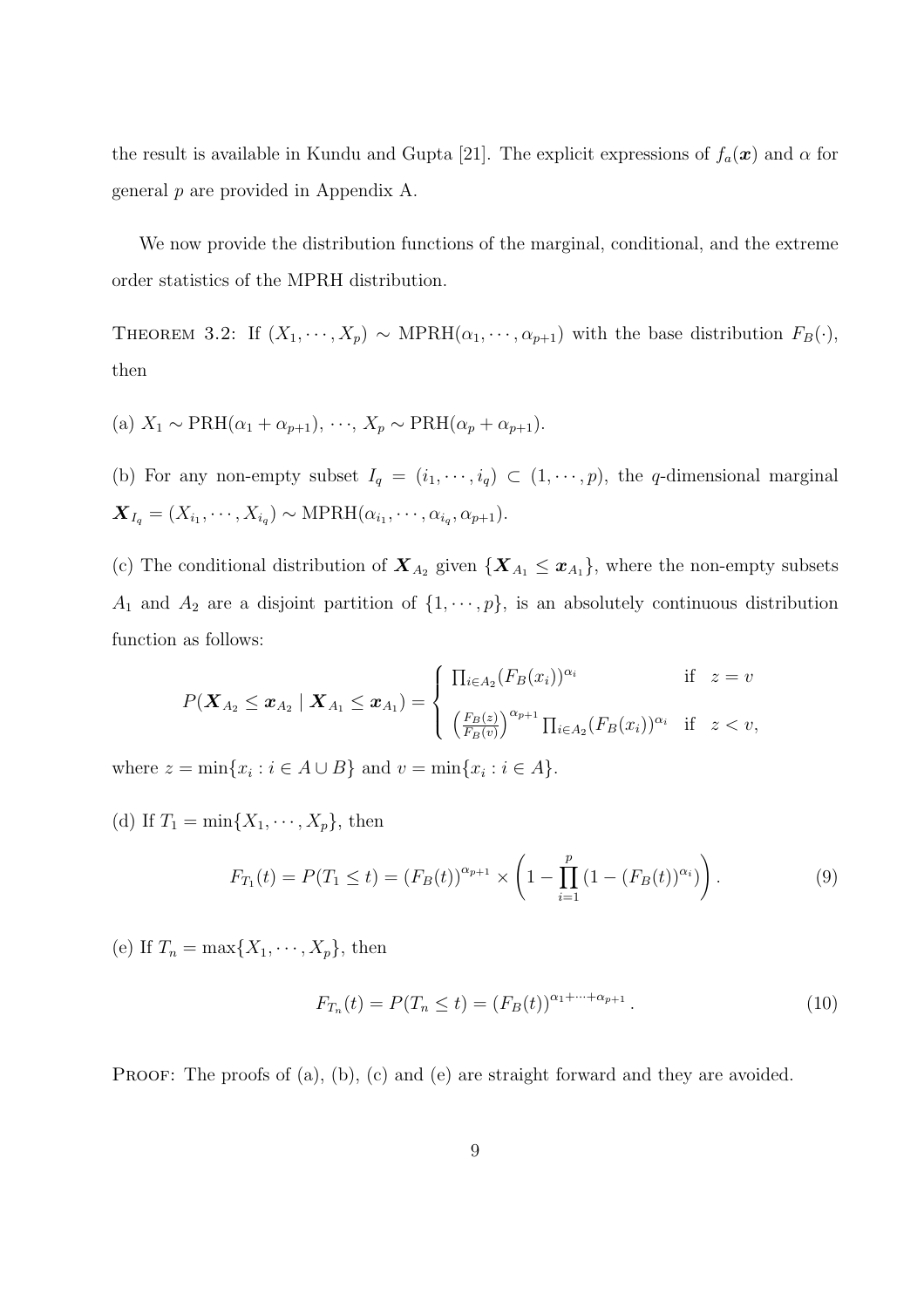(d) Note that

$$
F_{T_1}(t) = \sum_{k=1}^p (-1)^{k-1} \sum_{I_k \in S_k} F_{I_k}(t, \dots, t),
$$

where  $I_k = (i_1, \dots, i_k)$ ,  $1 \leq i_1 \neq \dots \neq i_k \leq n$ , is a k-dimensional subset and  $S_k$  is the set of all ordered k-dimensional subsets of  $\{1, \dots, n\}$ . Further

$$
F_{I_k}(t,\cdots,t)=P(X_{i_1}\leq t,\cdots,X_{i_k}\leq t).
$$

Therefore, using part (b),

$$
F_{T_1}(t) = (F_B(t))^{\alpha_{p+1}} \times \sum_{k=1}^p (-1)^{k-1} \sum_{I_k \in S_k} (F_B(t))^{\alpha_{i_1} + \dots + \alpha_{i_k}}.
$$

Now the result follows using the next equality

$$
\sum_{k=1}^p (-1)^{k-1} \sum_{I_k \in S_k} (F_B(t))^{\alpha_{i_1} + \dots + \alpha_{i_k}} = 1 - \prod_{i=1}^p (1 - (F_B(t))^{\alpha_i}).
$$

Note that, from Theorem 3.2, the maximum order statistic of  $\mathbf{X} \sim \text{MPRH}(\alpha_1, \dots, \alpha_{p+1})$ has PRH model,  $T_n \sim \text{PRH} \left( \sum_{i=1}^{p+1} \alpha_i \right)$ . Consequently, the monotonicity of the reversed hazard function of the base distribution  $F_B(\cdot)$  is preserved by the maximum statistic of a MPRH model.

REMARK: Note that the *IRH* distributions have upper bounded support (see e.g. Block *et al.* [1]). Thus, if  $F_B(\cdot)$  is not upper bounded, then  $F_B$  only can be either DRH or with peaks and valleys being decreasing at the end, and so  $T_n$  does too. Therefore, the IRH class is only preserved to  $T_n$  of the MPRH model when the base distribution is upper bounded.

THEOREM 3.3: If  $\mathbf{X} = (X_1, \dots, X_p) \sim \text{MPRH}(\alpha_1, \dots, \alpha_{p+1}),$  with base distribution function  $F_B(\cdot)$ , then the minimum of order statistics is smaller than the maximum of order statistics in the reversed hazard order,  $T_1 \leq_{rh} T_n$ .

**PROOF:** From Theorem 3.2, the reversed hazard function of  $T_1$  can be written as

$$
r_{T_1}(t) = \alpha_{p+1} r_B(t) + \sum_{i=1}^p \alpha_i (F_B(t))^{\alpha_i-1} f_B(t) \frac{\prod_{j \neq i} (1 - (F_B(t))^{\alpha_j})}{1 - \prod_{j=1}^p (1 - (F_B(t))^{\alpha_j})}
$$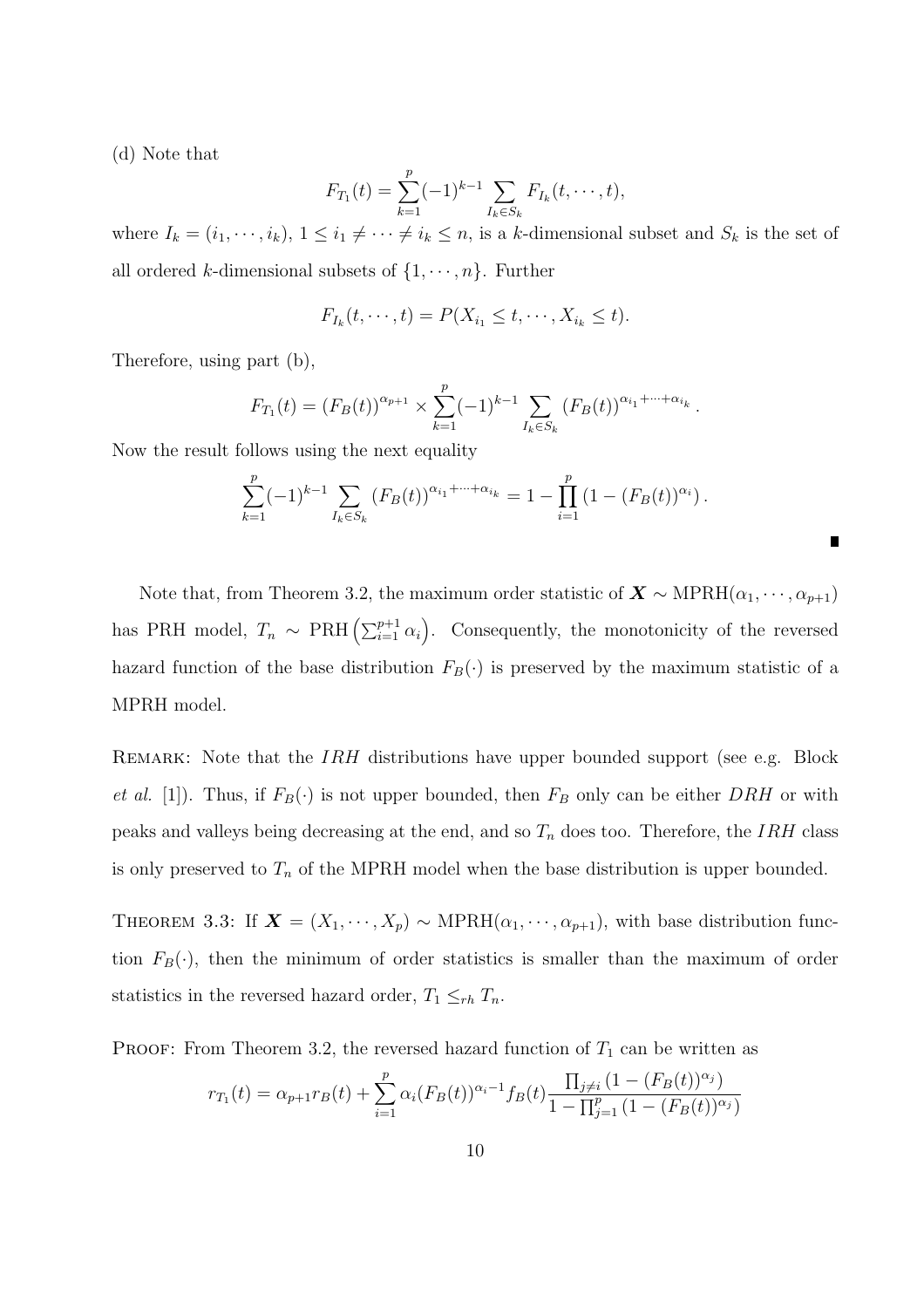where  $r_B(t)$  denotes the reversed hazard function of the base distribution model. Now, taking into account that

$$
\frac{1 - \prod_{j=1}^{p} (1 - (F_B(t))^{\alpha_j})}{\prod_{j \neq i} (1 - (F_B(t))^{\alpha_j})} = \frac{1 - \prod_{j \neq i} (1 - (F_B(t))^{\alpha_j})}{\prod_{j \neq i} (1 - (F_B(t))^{\alpha_j})} + (F_B(t))^{\alpha_i} \geq (F_B(t))^{\alpha_i}
$$

for each  $i \in \{1, \dots, p\}$ , the following inequality holds

$$
r_{T_1}(t) \le \sum_{i=1}^{p+1} \alpha_i r_B(t) = r_{T_n}(t),
$$

which completes the proof of the theorem.

## 4 MPRH: Dependence and Ordering Properties

In this section, first we will show that the MPRH distribution as defined in the previous section, is nothing but PRH marginal distributions coupled by an Marshall-Olkin (MO) copula. Hence the MPRH distribution is a generalization of the multivariate Marshall-Olkin exponential distribution (see Marshall and Olkin [25]), because more general marginals are used. Let us consider the following copula for  $\theta = (\theta_1, \dots, \theta_p)$ 

$$
C_{\theta}(u_1, \cdots, u_p) = u_1^{1-\theta_1} \cdots u_p^{1-\theta_p} \min \{ u_1^{\theta_1}, \cdots, u_p^{\theta_p} \}.
$$
 (11)

Now for

$$
\theta_1 = \frac{\alpha_{p+1}}{\alpha_1 + \alpha_{p+1}}, \dots, \theta_p = \frac{\alpha_{p+1}}{\alpha_p + \alpha_{p+1}}
$$

it is immediate that the MPRH distribution can be obtained using the Marshall-Olkin copula (11) and when the marginals are PRH distributions with parameters  $\alpha_1 + \alpha_{p+1}, \dots, \alpha_p +$  $\alpha_{p+1}$ , respectively. Several dependence measures mainly for the BPRH distribution, can be obtained directly using the above copula structure and it will be discussed later. It may be mentioned that Lin and Li [24] have also introduced a multivariate generalized Marshall-Olkin distribution based on Marshall-Olkin copula, but the two models are quite different.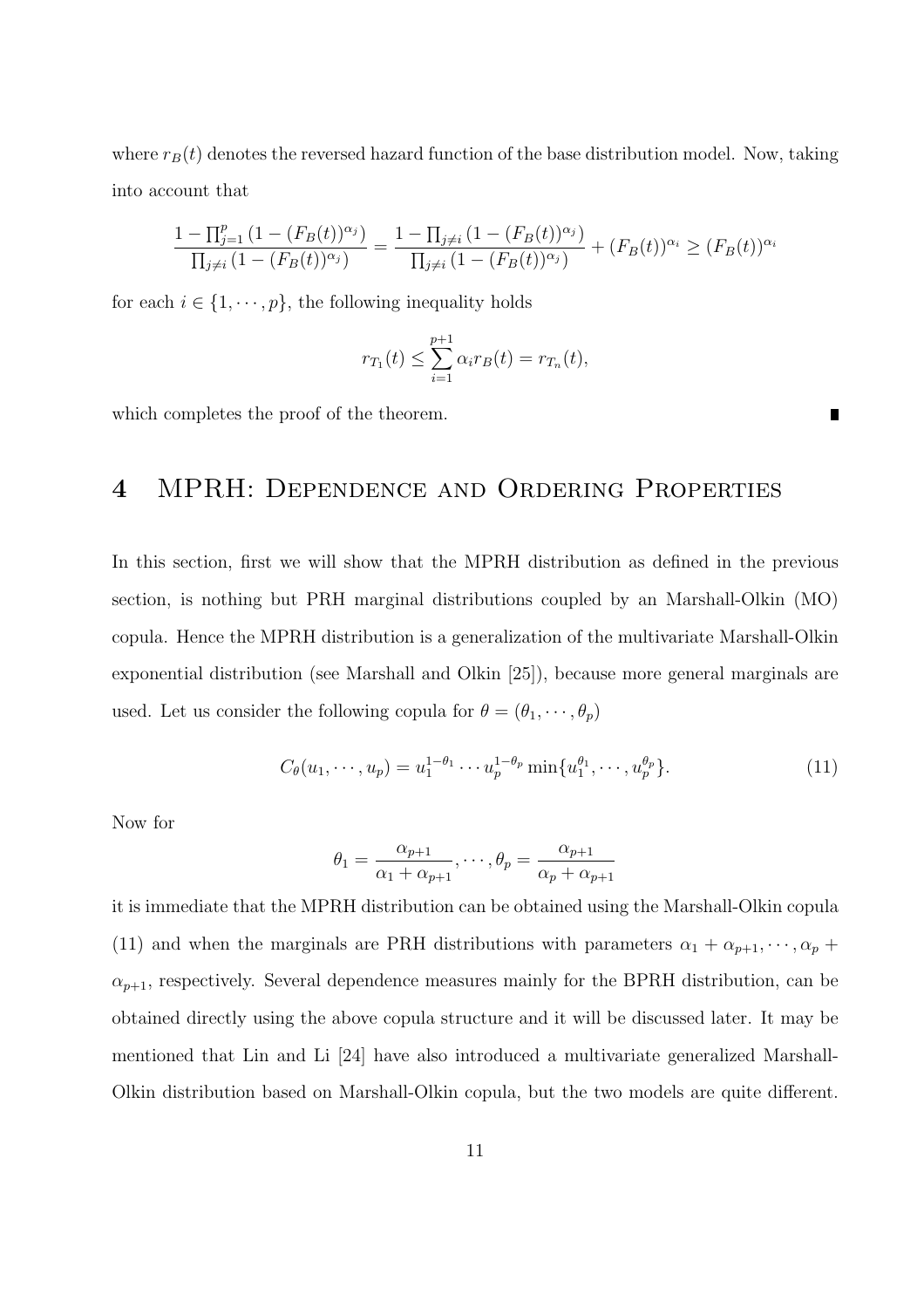None of them can be obtained from the other. Now first we discuss some of the dependence properties of MPRH distribution.

THEOREM 4.1: If  $\mathbf{X} = (X_1, \dots, X_p) \sim \text{MPRH}(\alpha_1, \dots, \alpha_{p+1}),$  then X is

(a) PLOD, positively lower orthant dependent.

(b) LTD, left tail decreasing.

(c) LCSD, left corner set decreasing.

PROOF: (a) The random vector  $\boldsymbol{X}$  is positively lower orthant dependent, if and only if the CDF of **X** satisfies (1). Since for  $\mathbf{x} = (x_1, \dots, x_p), x_i > 0, i = 1, \dots, p$ ,

$$
F_{\mathbf{X}}(\mathbf{x})=(F_B(x_1))^{\alpha_1}\cdots(F_B(x_p))^{\alpha_p}(F_B(z))^{\alpha_{p+1}}
$$

and due to Theorem 3.2 with the base distribution function  $F_B(\cdot)$ ,

$$
F_i(x) = (F_B(x))^{\alpha_i + \alpha_{p+1}}, \quad \text{for} \ \ i = 1, \cdots, p.
$$

The result immediately follows as  $\prod_{i=1}^{p} a_i \le \min\{a_1, \dots, a_p\}$  for  $0 \le a_i \le 1$ .

In order to prove (b), without loss of generality, let us take  $A_1 = \{1, \dots, q\}$  and  $A_2 =$  ${q + 1, \dots, p}.$  If  $\mathbf{x} = (x_1, \dots, x_p), x_i > 0, i = 1, \dots, p,$  then

$$
P(\mathbf{X}_{A_2} \leq \mathbf{x}_{A_2} | \mathbf{X}_{A_1} \leq \mathbf{x}_{A_1}) = \frac{(F_B(x_{q+1}))^{\alpha_{q+1}} \cdots (F_B(x_p))^{\alpha_p} (F_B(z))^{\alpha_{p+1}}}{(F_B(w))^{\alpha_{p+1}}},
$$
(12)

here  $z = \min\{x_1, \dots, x_p\}$  and  $w = \min\{x_1, \dots, x_q\}$ . Now the proof will be complete if we can show that (12) is a non-increasing function of  $x_1, \dots, x_q$ , for fixed  $x_{q+1}, \dots, x_p$ . Observe that  $z \leq w, \forall x_1, \dots, x_p$ . First we will show that (12) is a non-increasing function of  $x_1$ , when  $x_2, \dots, x_q$  are kept fixed. Without loss of generality let us assume  $x_2 = \min\{x_2, \dots, x_q\}$ , and suppose  $v = \min\{x_{q+1}, \dots, x_p\}$ . Thus, in the case  $v < x_2$ , we consider  $g_1(x_1) =$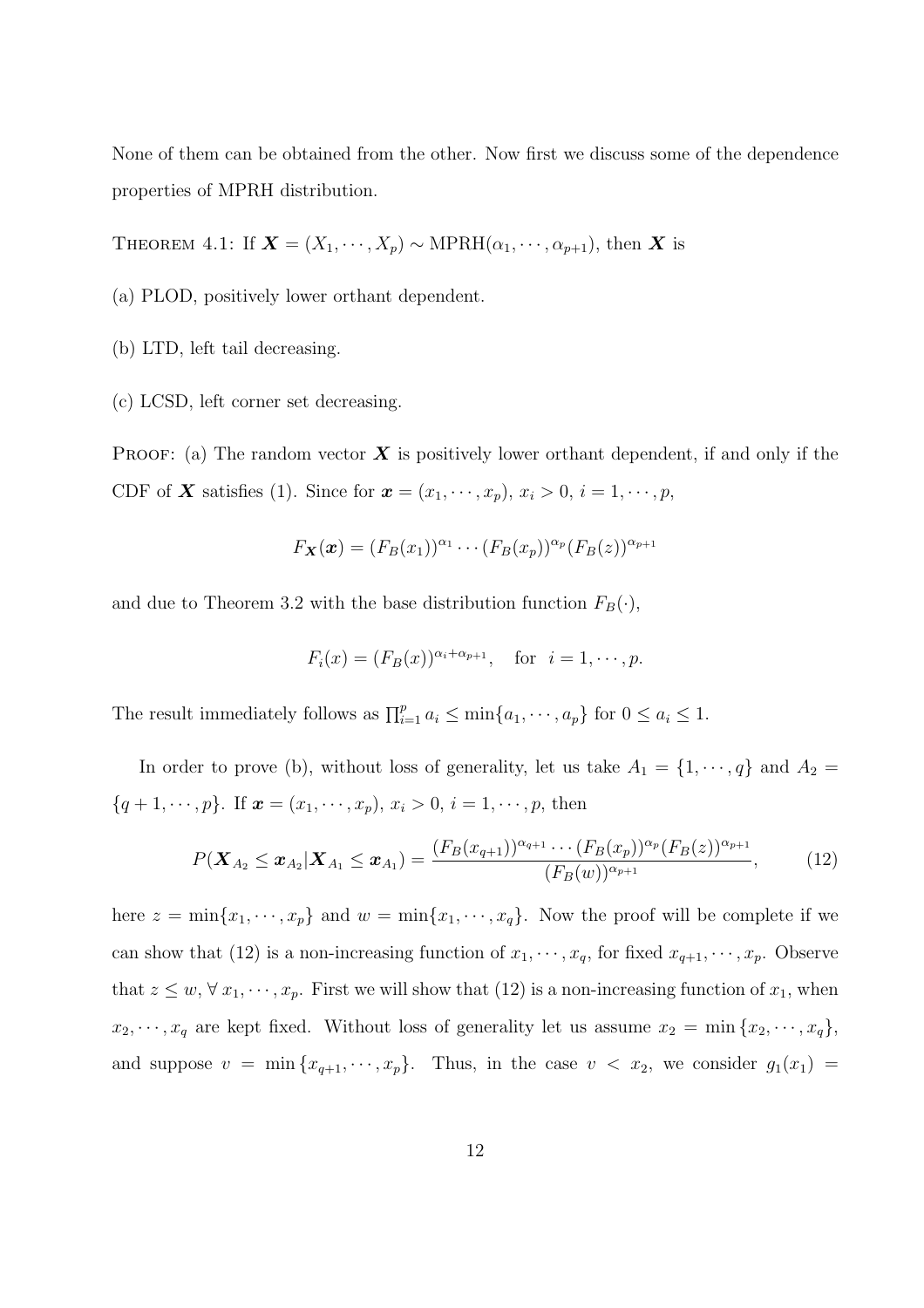$P\left(\boldsymbol{X}_{A_2} \leq \boldsymbol{x}_{A_2} | \boldsymbol{X}_{A_1} \leq \boldsymbol{x}_{A_1}\right)$  as a function of  $x_1$  only, we have

$$
g_1(x_1) = \begin{cases} c & \text{if } 0 < x_1 < v \\ c \times \left(\frac{F_B(v)}{F_B(x_1)}\right)^{\alpha_{p+1}} & \text{if } v \le x_1 < x_2 \\ c \times \left(\frac{F_B(v)}{F_B(x_2)}\right)^{\alpha_{p+1}} & \text{if } x_2 \le x_1. \end{cases}
$$

Here c is a constant with respect to  $x_1$ . Clearly,  $g_1(\cdot)$  is a non-increasing function, and the result follows. For other cases the results can be obtained along the same line.

Let us see now the proof (c). The random vector  $\boldsymbol{X}$  is said to have left corner set decreasing property, LCSD, if it satisfies (4). First we will show that (3) is a non-increasing function of  $x'_1$ , when rest of the variables are kept fixed. Now consider for  $\mathbf{x} = (x_1, \dots, x_p)$ , and  $\mathbf{x}' = (x'_1, \dots, x'_p)$ . Without loss of generality, we assume that  $x_2 < x'_2, \dots, x_q < x'_q$  and  $x_{q+1} > x'_{q+1}, \cdots, x_p > x'_p$ . We treat  $\frac{F_{\mathbf{X}}(\mathbf{x} \wedge \mathbf{x}')}{F_{\mathbf{x}^{-1}}(\mathbf{x}')}$  $F_{\boldsymbol{X}}(\boldsymbol{x}')$ as a function of  $x'_1$  only. Let us use the following notations:

$$
v = \min\{x_2, \cdots, x_q\}, \qquad v' = \min\{x'_2, \cdots, x'_q\},
$$
  

$$
w = \min\{x_{q+1}, \cdots, x_p\}, \quad w' = \min\{x'_{q+1}, \cdots, x'_p\}.
$$

Clearly,  $v \leq v'$  and  $w' \leq w$ . Consider different cases separately.

Case 1:  $x_1 < v < w' \le v'$ . In this case  $g_2(x_1')$  becomes

$$
g_2(x_1') = \begin{cases} c & \text{if } 0 < x_1' < x_1 \\ c \times \left(\frac{F_B(x_1)}{F_B(x_1')}\right)^{\alpha_1 + \alpha_{p+1}} & \text{if } x_1 \le x_1' < w' \\ c \times \left(\frac{F_B(x_1)}{F_B(w')}\right)^{\alpha_1 + \alpha_{p+1}} & \text{if } w' \le x_1'. \end{cases}
$$

Here c is a constant with respect to  $x'_1$ . It is immediate that  $g_2(\cdot)$  is a non-decreasing function as  $F_{PRH}(x; \alpha_1 + \alpha_{p+1})$  is continuous and non-decreasing in  $x_1 < x < w'$ .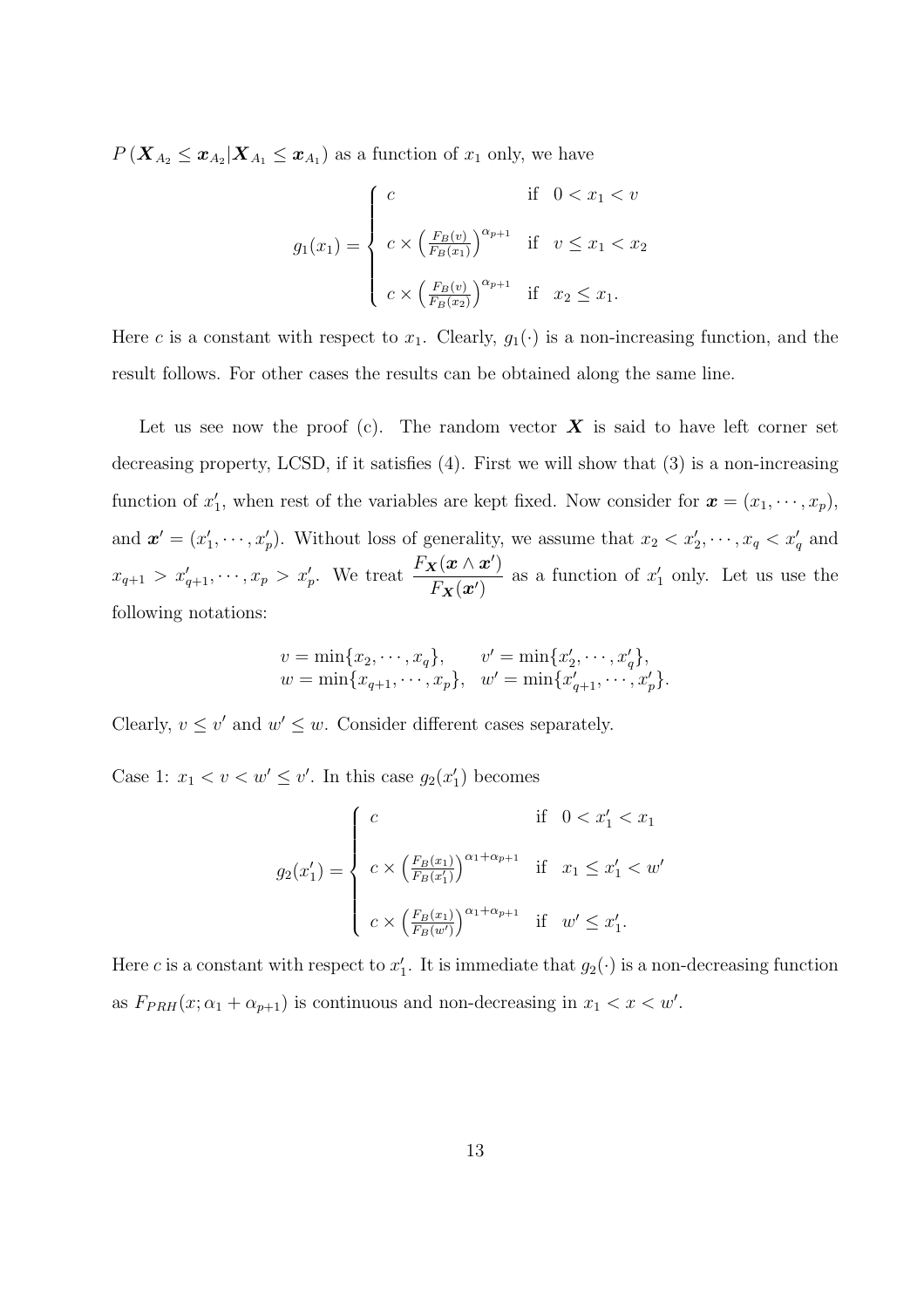Case 2:  $v < x_1 < w' \le v'$ . In this case  $g_2(x_1')$  can be written as

$$
g_2(x_1') = \begin{cases} c & \text{if } 0 < x_1' < v \\ c \times \left(\frac{F_B(v)}{F_B(x_1')}\right)^{\alpha_{p+1}} & \text{if } v \leq x_1' < x_1 \\ c \times \left(\frac{F_B(x_1)}{F_B(x_1')}\right)^{\alpha_1} \left(\frac{F_B(v)}{F_B(x_1')}\right)^{\alpha_{p+1}} & \text{if } x_1 \leq x_1' < w' \\ c \times \left(\frac{F_B(x_1)}{F_B(x_1')}\right)^{\alpha_1} \left(\frac{F_B(v)}{F_B(w')}\right)^{\alpha_{p+1}} & \text{if } w' \leq x_1' \end{cases}
$$

where c is a constant with respect to  $x'_1$ . It is immediate that  $g_2(\cdot)$  is a non-increasing function, since it is continuous and piecewise non-increasing function.

For other cases the results can be obtained exactly along the same line.  $\blacksquare$ 

THEOREM 4.2: Let  $\mathbf{X} = (X_1, \dots, X_p) \sim \text{MPRH}(\alpha_1, \dots, \alpha_{p+1}),$  then  $F_{\mathbf{X}}(\mathbf{x})$  has MTP<sub>2</sub> property.

PROOF: Recall that  $F_X(x)$  has MTP<sub>2</sub> property, if and only if

$$
\frac{F_{\mathbf{X}}(\mathbf{x})F_{\mathbf{X}}(\mathbf{y})}{F_{\mathbf{X}}(\mathbf{x} \vee \mathbf{y})F_{\mathbf{X}}(\mathbf{x} \wedge \mathbf{y})} \le 1.
$$
\n(13)

Here  $\mathbf{x} = (x_1, \dots, x_p), \mathbf{y} = (y_1, \dots, y_p), \mathbf{x} \vee \mathbf{y} = \{x_1 \vee y_1, \dots, x_p \vee y_p\}$  and  $\mathbf{x} \wedge \mathbf{y} =$  ${x_1 \wedge y_1, \dots, x_p \wedge y_p},$  where  $c \vee d = \max\{c, d\},$   $c \wedge d = \min\{c, d\}.$ 

We will use the following notations:

$$
u = \min\{x_1, \dots, x_p\}, \qquad v = \min\{y_1, \dots, y_p\},
$$
  
\n
$$
a = \min\{x_1 \vee y_1, \dots, x_p \vee y_p\}, \quad b = \min\{x_1 \wedge y_1, \dots, x_p \wedge y_p\}.
$$

Therefore, observe that

$$
b = \min\{u, v\} \le \max\{u, v\} \le a.
$$

First consider the case when  $u \leq v$ , therefore,

$$
b = u \le v \le a.
$$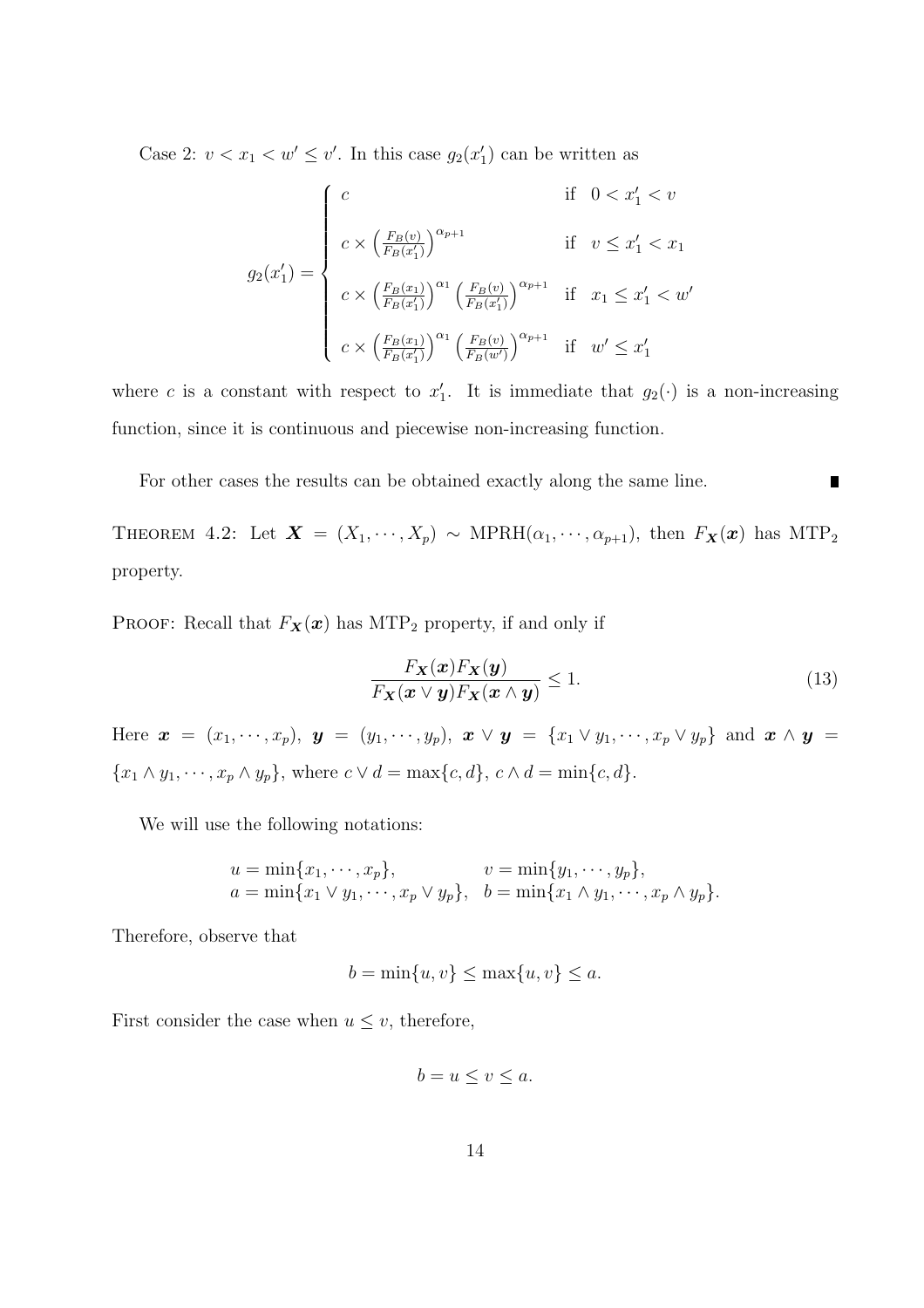Now the left hand side of (13) can be written as

$$
\frac{F_{\mathbf{X}}(\mathbf{x})F_{\mathbf{X}}(\mathbf{y})}{F_{\mathbf{X}}(\mathbf{x} \vee \mathbf{y})F_{\mathbf{X}}(\mathbf{x} \wedge \mathbf{y})} = \left(\frac{F_B(v)}{F_B(a)}\right)^{\alpha_{p+1}},
$$
\n(14)

where  $F_B(\cdot)$  is the base distribution function. Since  $v \leq a$ , the right hand side of (14) is less than or equal to 1. For the other case  $u > v$ , it can be shown along the same line.

THEOREM 4.3: Let  $\mathbf{X} = (X_1, \dots, X_p) \sim \text{MPRH}(\alpha_1, \dots, \alpha_{p+1})$  with the base distribution  $F_B(\cdot)$ . If  $F_B \in DRH(IRH)$ , then **X** has MDRHG (MIRHG).

PROOF: From (5) and (7), the *i*-th component of the reversed hazard gradient of the random vector  $\boldsymbol{X}$  can be written as

$$
r_{\mathbf{X},i}(\mathbf{x}) = \frac{\partial}{\partial x_i} \ln F_{\mathbf{X}}(\mathbf{x}) = \begin{cases} r(x_i; \alpha_i) & \text{if } x_i = \min\{x_1, \cdots, x_p\} \\ r(x_i; \alpha_i + \alpha_{p+1}) & \text{if } x_i > \min\{x_1, \cdots, x_p\} \end{cases}
$$

Here  $r(\cdot; \alpha)$  denotes the reversed hazard function of  $\text{PRH}(\alpha)$ . Therefore, the monotonicity of the reversed hazard function of  $F_B(\cdot)$  is preserved by each component of the multivariate reversed hazard gradient, and then the result immediately follows.  $\blacksquare$ 

Now we have the following stochastic ordering results.

THEOREM 4.4: Suppose X and Y are p-variate random vectors, and  $X \sim \text{MPRH}(\alpha_1, \dots, \alpha_{p+1}),$  $\boldsymbol{Y} \sim \text{MPRH}(\beta_1, \cdots, \beta_{p+1})$  with the same base distribution  $F_B(\cdot)$ . If  $\alpha_i \leq \beta_i$  for  $i =$  $1, \dots, p+1$ , then  $\boldsymbol{X} \leq_{lo} \boldsymbol{Y}$ .

PROOF: The results immediately follows from Theorem 3.1, since  $(F_B(x))^{\alpha_i} \geq (F_B(x))^{\beta_i}$ when  $\alpha_i \leq \beta_i$ . П

THEOREM 4.5: Suppose X and Y are p-variate random vectors, and  $X \sim \text{MPRH}(\alpha_1, \dots, \alpha_{p+1}),$  $\boldsymbol{Y} \sim \text{MPRH}(\beta_1, \cdots, \beta_{p+1})$  with the same base distribution  $F_B(\cdot)$ . If  $\alpha_i \leq \beta_i$  for  $i =$  $1, \cdots, p+1$ , then  $\boldsymbol{X} \leq_{st} \boldsymbol{Y}$ .

PROOF: Since  $\alpha_i \leq \beta_i$ ,  $X_i \leq_{st} Y_i$ , for  $i = 1, \dots, p$ . Now the result follows using Theorem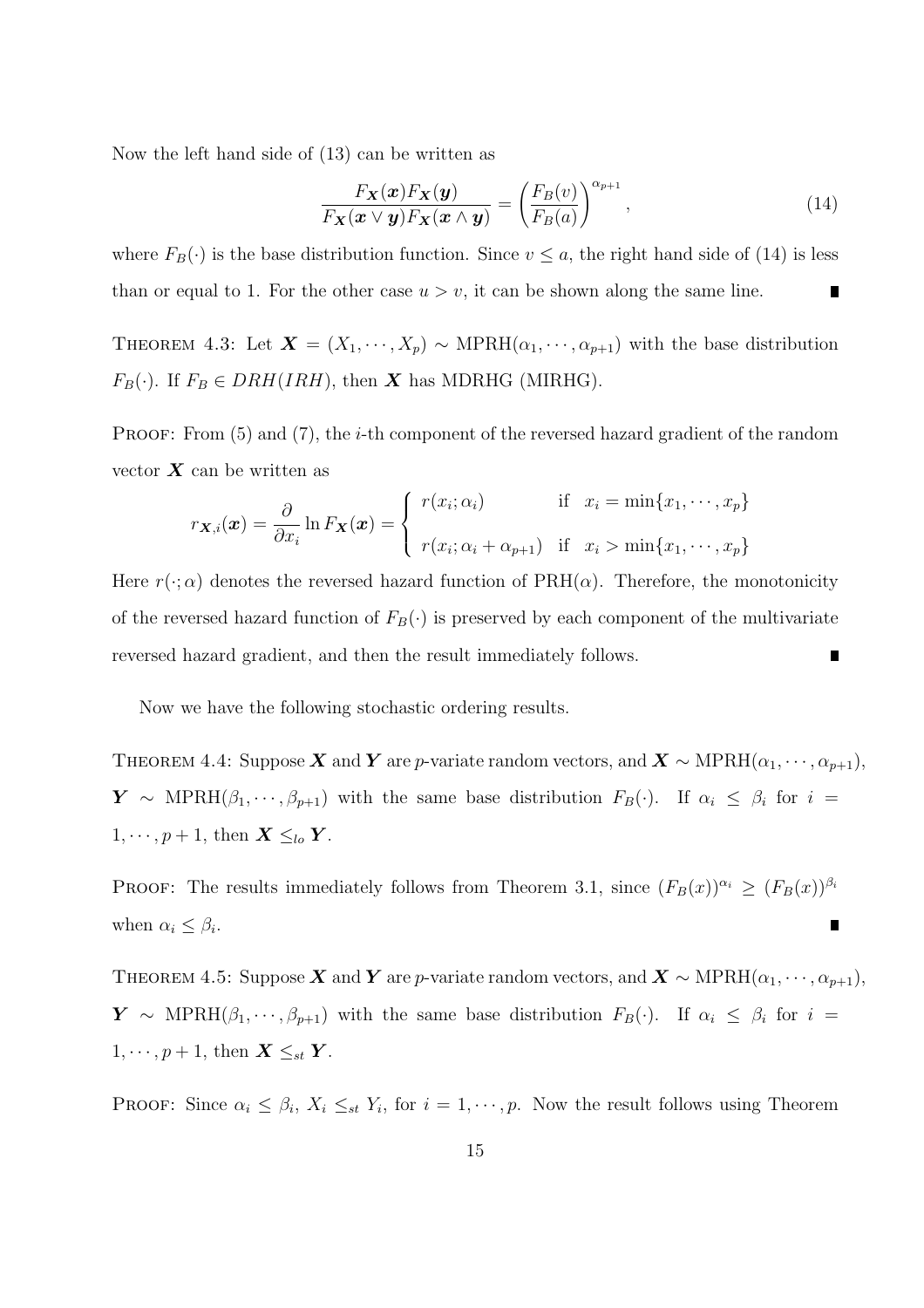4.2, and observing the fact  $(X_i | X_{i+1} = x_{i+1}, \dots, X_p = x_p) \leq_{st} (Y_i | Y_{i+1} = x_{i+1}, \dots, Y_p = x_p)$  $(\text{part } (c), \text{ Theorem } 3.2).$ 

## 5 BPRH Models: Dependence Measures

In this section, we provide some dependence measure and stochastic ordering results specifically for the BPRH distribution. It is well known that the copula provides a natural way to measure the dependence between two random variables. We explore the copula property of the BPRH distribution to compute some measures of dependence namely the Kendall's tau, Spearman's rho and the medial correlation coefficients. We further study the dependence of extreme events.

The Kendall's  $\tau$  is defined as the probability of concordance minus the probability of discordance between two pairs of random vectors  $(X_1, X_2)$  and  $(Y_1, Y_2)$ , where  $(X_1, X_2)$  and  $(Y_1, Y_2)$  are independent and identically distributed random vectors. It is defined as

$$
\tau = P[(X_1 - Y_1)(X_2 - Y_2) > 0] - P[(X_1 - Y_1)(X_2 - Y_2) < 0].
$$
\n(15)

.

It has been shown in Nelsen [27] that Kendall's tau index is also a copula property. Moreover, MO copula (11) has the Kendall's tau index as  $\frac{\theta_1 \theta_2}{\theta_1 - \theta_2 \theta_1}$  $\theta_1 - \theta_1 \theta_2 + \theta_2$ . Now we have the following result. If  $(X_1, X_2) \sim \text{BPRH}(\alpha_1, \alpha_2, \alpha_3)$ , then the Kendall's  $\tau$  index between  $X_1$  and  $X_2$  is

$$
\tau_{X_1,X_2} = \frac{\theta_1 \theta_2}{\theta_1 - \theta_1 \theta_2 + \theta_2} = \frac{\alpha_3}{\alpha_1 + \alpha_2 + \alpha_3}
$$

Moreover, it has been shown in Nelsen [27] that Spearman's  $\rho$  index is also a copula property. Let  $(X_1, X_2)$ ,  $(Y_1, Y_2)$  and  $(Z_1, Z_2)$  be three independent pairs of random variables with a common distribution function, it is defined as

$$
\rho = 3\left(P((X_1 - Y_1)(X_2 - Z_2) > 0) - P((X_1 - Y_1)(X_2 - Z_2) < 0)\right).
$$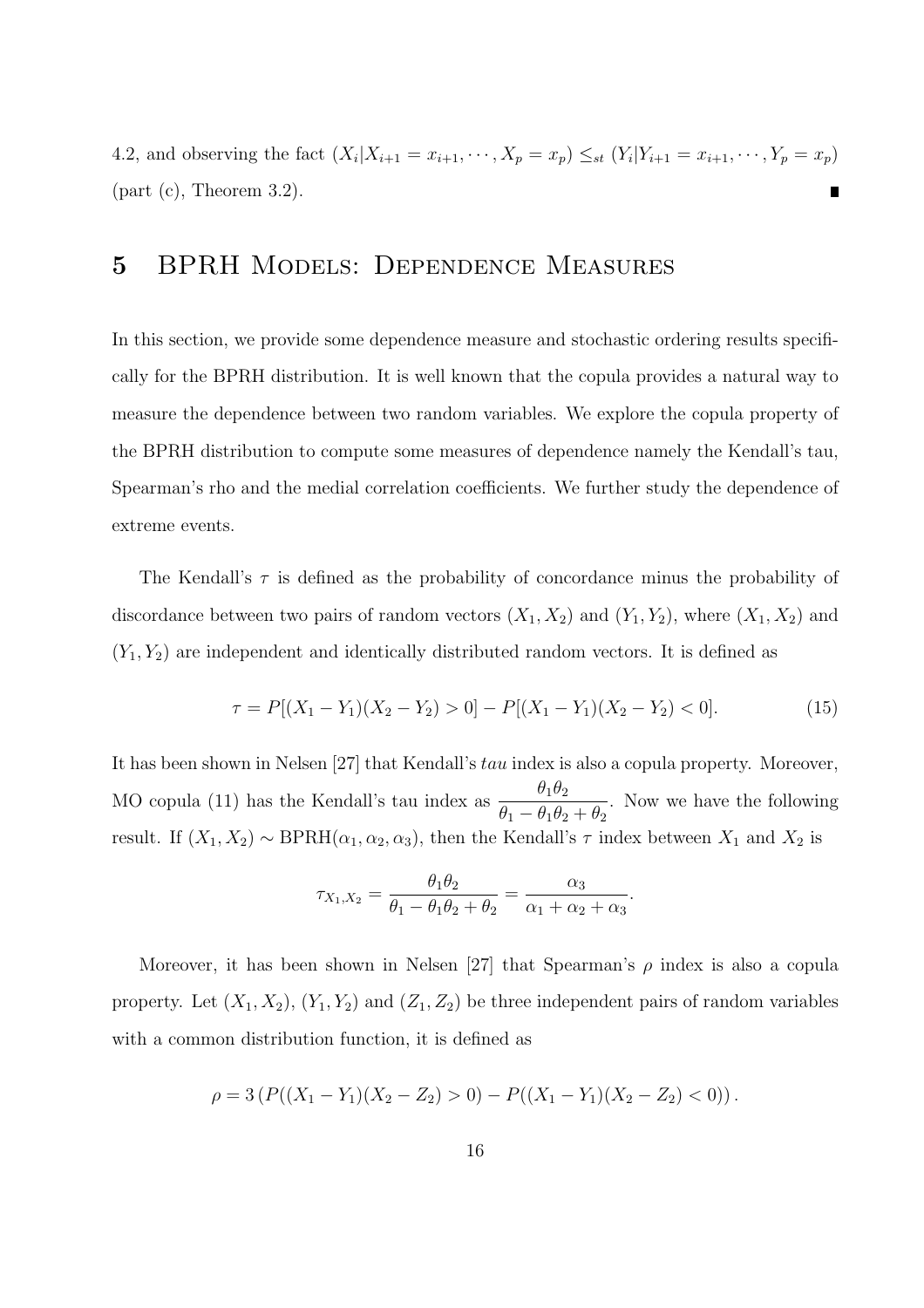In this case, Spearman's  $\rho$  index between  $X_1$  and  $X_2$  having  $(X_1, X_2) \sim \text{BPRH}(\alpha_1, \alpha_2, \alpha_3)$  is

$$
\rho_{X_1,X_2} = \frac{3\theta_1\theta_2}{2\theta_1 - \theta_1\theta_2 + 2\theta_2} = \frac{3\alpha_3}{2\alpha_1 + 2\alpha_2 + 3\alpha_3}.
$$

Therefore, for fixed  $\alpha_1$  and  $\alpha_2$ , as  $\alpha_3$  varies from 0 to  $\infty$ , both  $\tau_{X_1,X_2}$  and  $\rho_{X_1,X_2}$  vary between 0 and 1.

Blomqvist [2] defined another measure of dependence known as medial correlation coefficient. The medial correlation coefficient, say  $M_{X_1,X_2}$ , between two continuous random variables  $X_1$  and  $X_2$  are defined as follows. If  $M_{X_1}$  and  $M_{X_2}$  denote the median of  $X_1$  and  $X_2$  respectively, then

$$
M_{X_1,X_2} = P[(X_1 - M_{X_1})(X_2 - M_{X_2}) > 0] - P[(X_1 - M_{X_1})(X_2 - M_{X_2}) < 0].
$$

Again it has been observed that, see Domma [9], that Blomqvist's medial correlation coefficient is a copula property and it can be easily verified that

$$
M_{X_1,X_2} = 4F_{\mathbf{X}}(M_{X_1},M_{X_2}) - 1 = 4C_{\theta_1,\theta_2}\left(\frac{1}{2},\frac{1}{2}\right) - 1.
$$

Therefore, if  $(X_1, X_2) \sim \text{BPRH}(\alpha_1, \alpha_2, \alpha_3)$ , then  $M_{X_1, X_2}$  is

$$
M_{X_1, X_2} = \begin{cases} 2^{\theta_2} - 1 = 2^{\frac{\alpha_3}{\alpha_2 + \alpha_3}} - 1 & \text{if } \alpha_1 < \alpha_2\\ 2^{\theta_1} - 1 = 2^{\frac{\alpha_3}{\alpha_1 + \alpha_3}} - 1 & \text{if } \alpha_1 > \alpha_2 \end{cases}
$$
(16)

It is clear from (16) that, for fixed  $\alpha_1$  and  $\alpha_2$ , as  $\alpha_3$  varies from 0 to  $\infty$ , both  $\theta_1$  and  $\theta_2$  vary between 0 and 1, and hence  $M_{X_1,X_2}$  varies between 0 and 1.

The bivariate tail dependence provides the amount of dependence in the upper quadrant (or lower quadrant) tail of a bivariate distribution, see Joe [15] in this respect. For bivariate random vectors  $(X_1, X_2)$ , the upper tail dependence is defined as follows (if it exists)

$$
\lambda_U = \lim_{z \to 1^-} P\left(X_2 > F_2^{-1}(z) | X_1 > F_1^{-1}(z)\right).
$$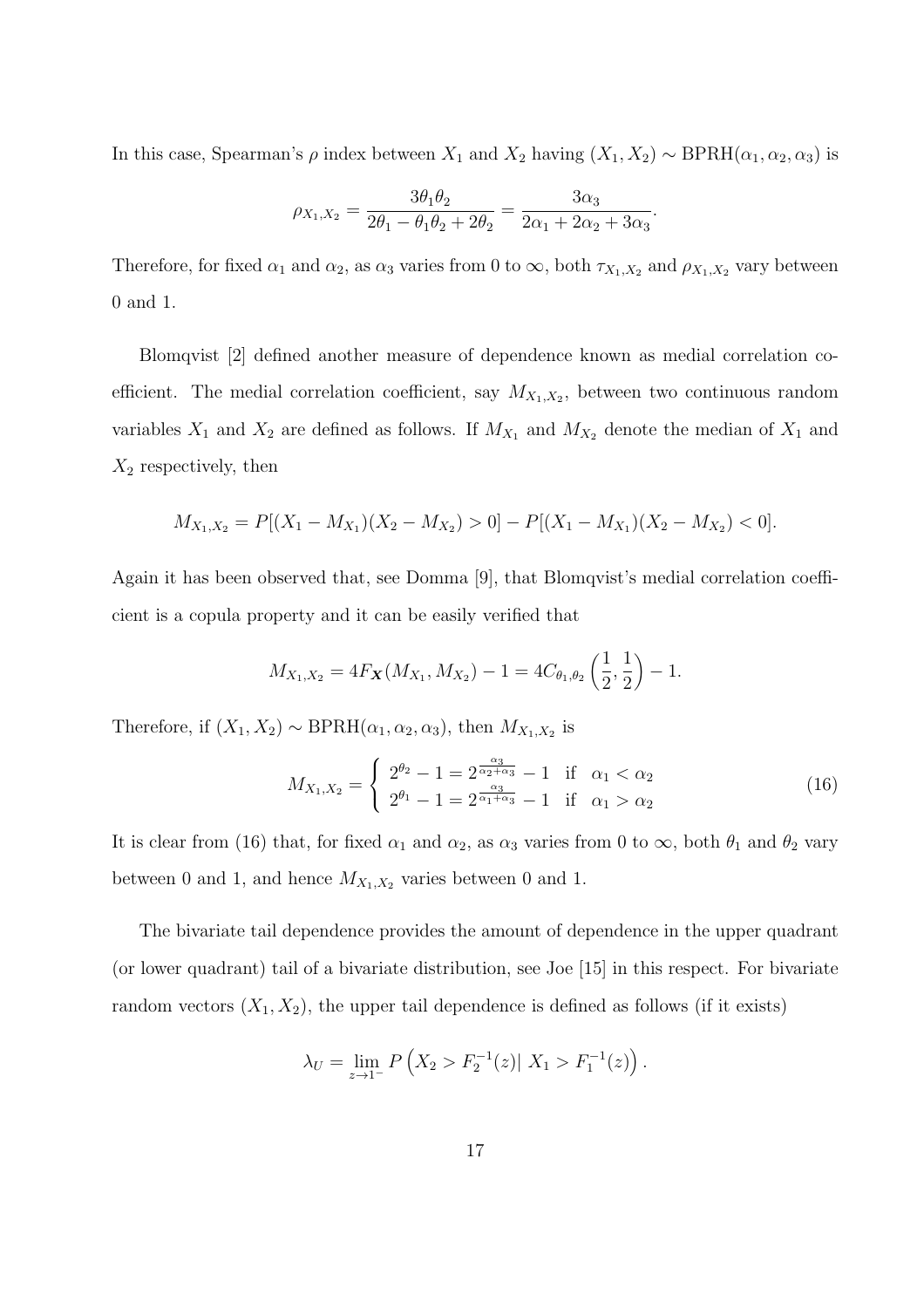Intuitively, the upper tail dependence exists when there is a positive probability that some positive outliers may occur jointly. If  $\lambda_U \in (0,1]$ , then  $X_1$  and  $X_2$  are said to be asymptotically dependent, if  $\lambda_U = 0$ , then they are asymptotically independent. Similarly, the lower tail dependence  $\lambda_L$  is defined as follows (if it exists)

$$
\lambda_L = \lim_{z \to 0^+} P(X_2 \le F_2^{-1}(z) | X_1 \le F_1^{-1}(z)).
$$

It is also well known that these indexes are non-parametric and they both depend only on the copula C of  $X_1$  and  $X_2$  as follows:

$$
\lambda_U = 2 - \lim_{t \to 1^-} \frac{1 - C(t, t)}{1 - t}
$$
 and  $\lambda_L = \lim_{t \to 0^+} \frac{C(t, t)}{t}$ . (17)

It can be easily observed from (17) that if  $(X_1, X_2) \sim \text{BPRH}(\alpha_1, \alpha_2, \alpha_3)$ , then

$$
\lambda_U = \begin{cases} \theta_1 & \text{if} \quad \theta_1 < \theta_2 \\ \theta_2 & \text{if} \quad \theta_2 < \theta_1 \end{cases} \quad \Leftrightarrow \quad \lambda_U = \begin{cases} \frac{\alpha_3}{\alpha_1 + \alpha_3} & \text{if} \quad \alpha_1 > \alpha_2 \\ \frac{\alpha_3}{\alpha_2 + \alpha_3} & \text{if} \quad \alpha_1 < \alpha_2, \end{cases}
$$

and  $\lambda_L = 0$ .

## 6 Maximum Likelihood Estimators

In this section we discuss about the estimation of the unknown parameters of the multivariate proportional reversed hazards distribution based on a random sample of size n from  $MPRH(\alpha_1, \dots, \alpha_{p+1}, \theta)$ . Note that in presence of the base distribution parameter  $\theta$ , this model has total  $p + 1 + m$  parameters, where m denotes the number of elements in the parameter vector  $\theta$ . Before discussing the maximum likelihood estimators, first let us see the possible available data. In general, for all  $\mathbf{x} = (x_1, \dots, x_p) \in \mathbb{R}^p$ , there exists a permutation  $\mathcal{P}_k = (i_1, \dots, i_p)$  of  $I = (1, \dots, p)$ , such that exactly  $p - k$  components are distinct, i.e.  $x_{i_{k+1}} < \cdots < x_{i_p}$  and k components are equal to the minimum,  $x_{i_1} = \cdots = x_{i_{k+1}}$ , for  $0 \leq k \leq p-1$ , since  $(X_i = X_j > X_k)$  has null probability for  $i \neq j \neq k$ , i.e. there are no possible ties  $x_i = x_j > x_k$  for  $i \neq j \neq k$ . If  $k = 0$  all the components are distinct, and if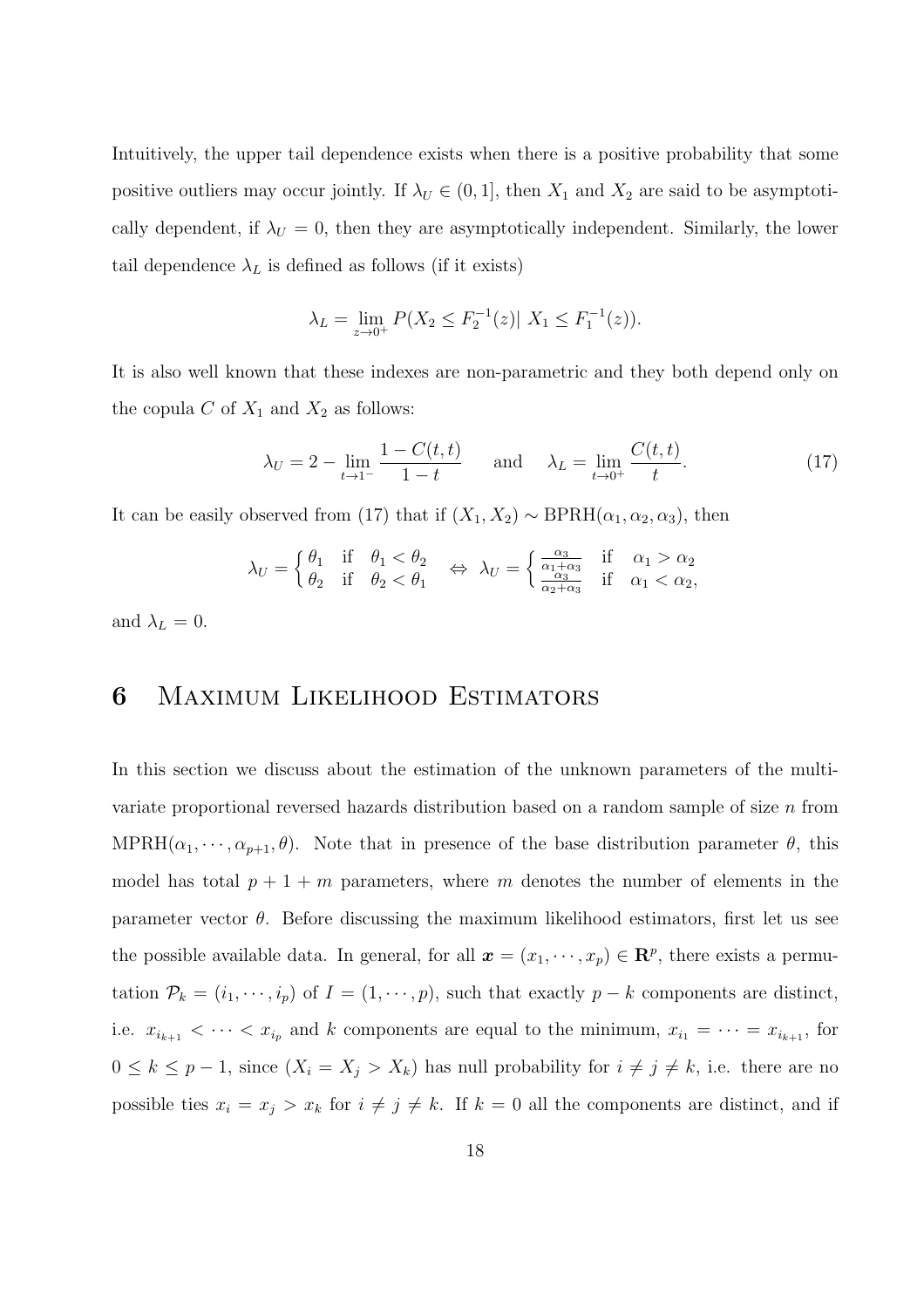$k = p-1$ , all the components are equal. Therefore, for  $0 \le k \le p-1$ , the possible outcomes will be of the form

$$
\{x_{i_1} = \dots = x_{i_{k+1}} = x^* < x_{i_{k+2}} < \dots < x_{i_p}\}.\tag{18}
$$

It can be easily seen that based on the observations (18) the MLEs of the unknown parameters can be obtained by solving a  $(p+1)$  optimization problem, and which can be computationally quite challenging if  $p$  is large. To avoid that we propose to use the expectation maximization (EM) algorithm to compute the MLEs of the unknown parameters as in Karlis [17], Kundu and Dey [19] or Franco et al. [11].

Note that for  $1 \leq k \leq p-1$ , the data will be of the form (18) if  $U_i$ 's satisfy

$$
\max\{U_{i_1}, \cdots, U_{i_{k+1}}\} < U_{p+1} < U_{i_{k+2}} < \cdots < U_{i_p},\tag{19}
$$

and for  $k = 0$  if  $U_i$ 's satisfy

$$
U_{i_1} < U_{p+1} < U_{i_2} < \cdots < U_{i_p} \quad \text{or} \quad U_{p+1} < U_{i_1} < U_{i_2} < \cdots < U_{i_p}.
$$

Note that we do not observe  $U_i$ 's, we observe only  $X_i$ 's. Now to compute the MLEs, we treat this problem as a missing value problem, where the complete observations are  $U_i$ 's which are not observed. First we will show that if  $U_i$ 's are observed the MLEs of the unknown parameters can be obtained by solving a m-dimensional optimization problem. Note that if the base line distribution is completely known, then the MLEs can be obtained explicitly.

Observe that for  $(u_1, \dots, u_p, u_{p+1})$ , the log-likelihood contribution is

$$
\sum_{j=1}^{p+1} \ln f_{PRH}(u_j; \alpha_j, \theta) = \sum_{j=1}^{p+1} \ln \alpha_j + \sum_{j=1}^{p+1} (\alpha_j - 1) \ln F_B(u_j; \theta) + \sum_{j=1}^{p+1} \ln f_B(u_j; \theta)
$$

If the complete observations  $(CO)$  are  $\{u_{1i}, \dots, u_{pi}, u_{(p+1)i}\}, i = 1, \dots, n$ , the log-likelihood function is

$$
l(\alpha_1,\cdots,\alpha_p,\alpha_{p+1},\theta \mid CO) = \sum_{i=1}^n \sum_{j=1}^{p+1} \ln f_{PRH}(u_{ji};\alpha_j,\theta).
$$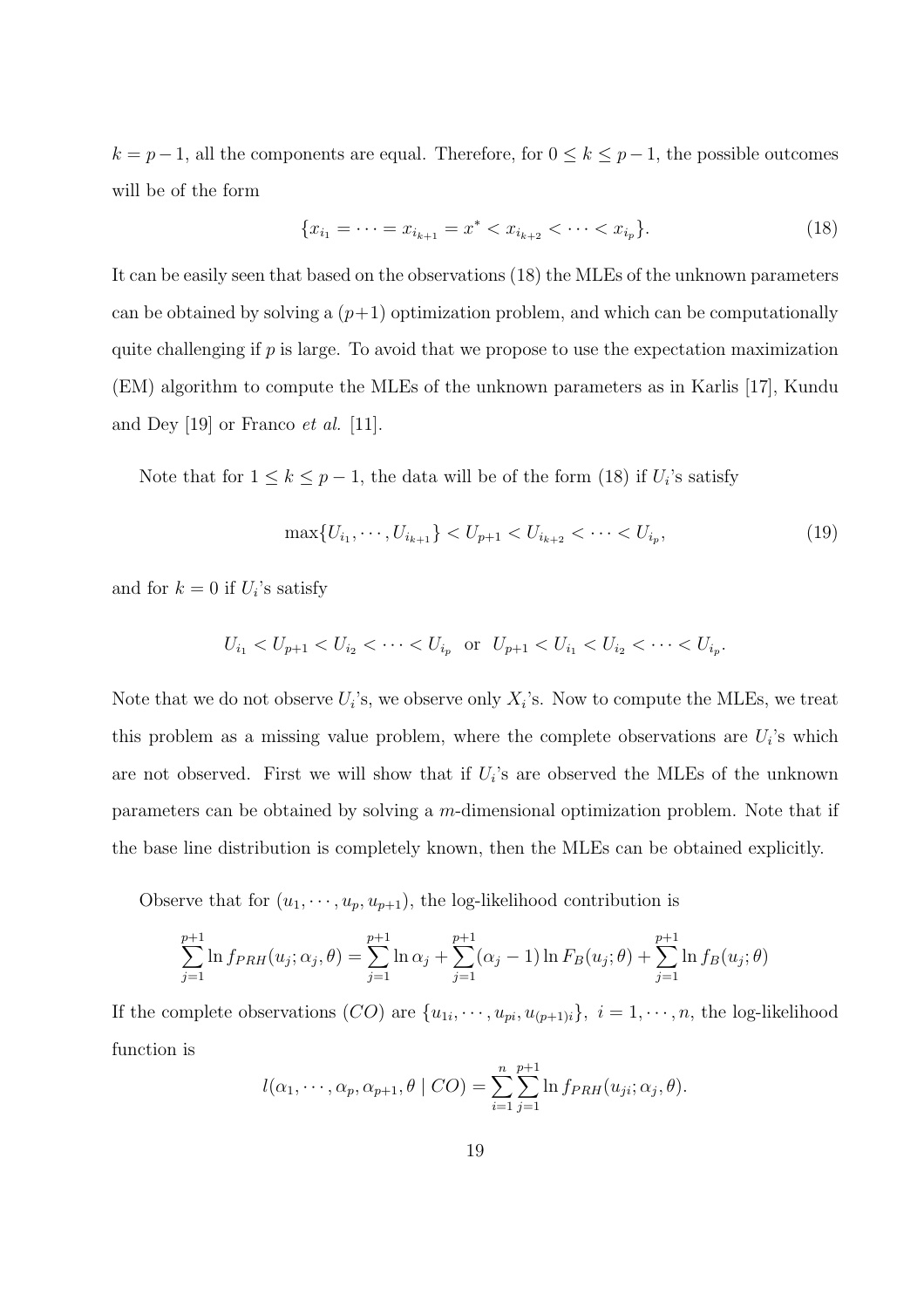For fixed  $\theta$ , the MLEs of  $\alpha_j$ 's can be obtained as

$$
\hat{\alpha}_j(\theta) = -\frac{n}{\sum_{i=1}^n \ln(F_B(u_{ji}; \theta))},\tag{20}
$$

and the MLE of  $\theta$  can be obtained by maximizing the profile log-likelihood function of  $\theta$ , i.e.

$$
l(\widehat{\alpha}_1(\theta),\cdots,\widehat{\alpha}_{p+1}(\theta),\theta \mid CO)
$$

with respect to  $\theta$ . It can be obtained by solving a one-dimensional optimization problem.

This is the main motivation behind the EM algorithm. We need the following result to proceed further. If X is a non-negative random variable with the CDF  $F_{PRH}(x; \alpha, \theta)$  and the associated PDF  $f_{PRH}(x; \alpha, \theta)$ , then

$$
A(c; \alpha, \theta) = E(X|X \le c) = \frac{1}{F_{PRH}(c; \alpha, \theta)} \int_0^c u f_{PRH}(u; \alpha, \theta) du.
$$

Now we will discuss how to construct the 'pseudo' log-likelihood contribution for a given observation of the form (18), for  $k = 0, \dots, (p-1)$ . For  $k = 1, \dots, (p-1)$ , see (19), the 'pseudo' log-likelihood contribution can be obtained by replacing  $u_{i_j}$ , for  $j = 1, \dots, k + 1$ with its expectation, i.e.  $u_{i_j}^* = A(x^*, \alpha_{i_j}, \theta)$ . For  $k = 0$ , all the entries are distinct, and the original configuration of  $U_i$ 's given  $x_{i_1} < \cdots < x_{i_p}$  is

$$
(i) \ \ U_{i_1} < U_{p+1} < U_{i_2} < \cdots < U_{i_p} \ \ \text{or} \ \ (ii) \ \ U_{p+1} < U_{i_1} < U_{i_2} < \cdots < U_{i_p} \tag{21}
$$

with probability  $P(U_{i_1} < U_{p+1}) = \frac{\alpha_{i_1}}{2\alpha_{i_1}}$  $\alpha_{p+1} + \alpha_{i_1}$  $= A_{i_1}$  and  $P(U_{i_1} > U_{p+1}) = \frac{\alpha_{p+1}}{n}$  $\alpha_{p+1} + \alpha_{i_1}$  $= B_{i_1}$ respectively. Now using similar idea as of Dinse [8] or Kundu [18], the 'pseudo' log-likelihood contribution of  $x_{i_1} < \cdots < x_{i_p}$  is

$$
A_{i_1} \left( \sum_{j=2}^p \ln f_{PRH}(x_{i_j}; \alpha_{i_j}, \theta) + \ln f_{PRH}(x_{i_1}; \alpha_{p+1}, \theta) + \ln f_{PRH}(u_{i_1}^*; \alpha_{i_1}, \theta) \right) + B_{i_1} \left( \sum_{j=1}^p \ln f_{PRH}(x_{i_j}; \alpha_{i_j}, \theta) + \ln f_{PRH}(u_{p+1}^*; \alpha_{p+1}, \theta) \right),
$$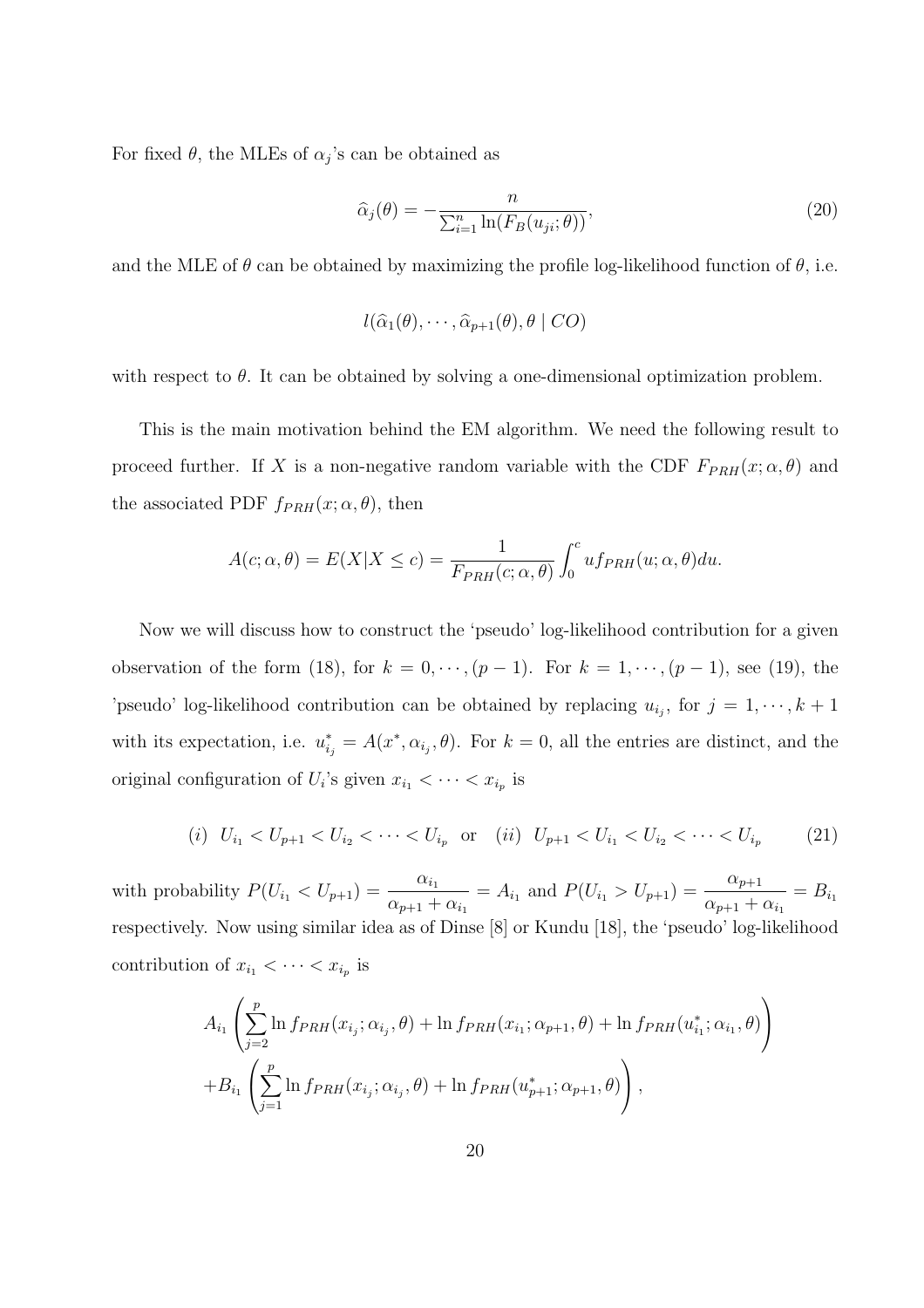here

$$
u_{i_1}^* = A(x_{i_1}, \alpha_{i_1}, \theta)
$$
 and  $u_{p+1}^* = A(x_{i_1}, \alpha_{p+1}, \theta)$ .

The 'M'-step involves the maximization of the 'pseudo' log-likelihood function and it can be obtained by first maximizing it with respect to  $\theta$ , and then obtain the estimates of  $\alpha_i$ 's from (20) by replacing missing  $u_{i_j}$  with  $u_{i_j}^*$ . The process should be continued until convergence is attained.

## 7 Illustrative Example

In this section we present one illustrative example when  $p = 3$ , and the base distribution is an exponential distribution, to show how the proposed EM algorithm can be used in practice. The data represents the total marks out of 100, of 28 students in three courses: Probability-I  $(X_1)$ , Probability-II  $(X_2)$  and Real Analysis  $(X_3)$  in M.Sc. (Statistics) first year of one of the premier Institute in India. The data set is presented below.

| S. no. | $X_1$ | $X_2$ | $X_3$ | S. no. | $X_1$ | $X_2$ | $X_3$ | S. no. | $X_1$ | $X_2$ | $X_3$ |
|--------|-------|-------|-------|--------|-------|-------|-------|--------|-------|-------|-------|
| 1.     | 91    | 84    | 73    | 11.    | 76    | 86    | 75    | 21.    | 70    | 71    | 82    |
| 2.     | 78    | 69    | 88    | 12.    | 74    | 85    | 84    | 22.    | 78    | 76    | 82    |
| 3.     | 72    | 82    | 74    | 13.    | 79    | 70    | 74    | 23.    | 81    | 87    | 96    |
| 4.     | 76    | 82    | 74    | 14.    | 83    | 69    | 77    | 24.    | 86    | 81    | 78    |
| 5.     | 79    | 89    | 71    | 15.    | 80    | 84    | 75    | 25.    | 75    | 71    | 73    |
| 6.     | 72    | 83    | 79    | 16.    | 76    | 69    | 87    | 26.    | 91    | 72    | 73    |
| 7.     | 80    | 84    | 97    | 17.    | 77    | 71    | 78    | 27.    | 77    | 73    | 78    |
| 8.     | 66    | 72    | 72    | 18.    | 82    | 86    | 74    | 28.    | 71    | 78    | 82    |
| 9.     | 79    | 74    | 77    | 19.    | 88    | 75    | 73    |        |       |       |       |
| 10.    |       | 73    | 78    | 20.    | 92    | 69    | 85    |        |       |       |       |

Table 1: Marks of 28 students in three courses.

We have made the transformation  $(X - 50)/100$  to each data point mainly for fitting purposes. It is not going to make any difference to the statistical inference. We fit trivariate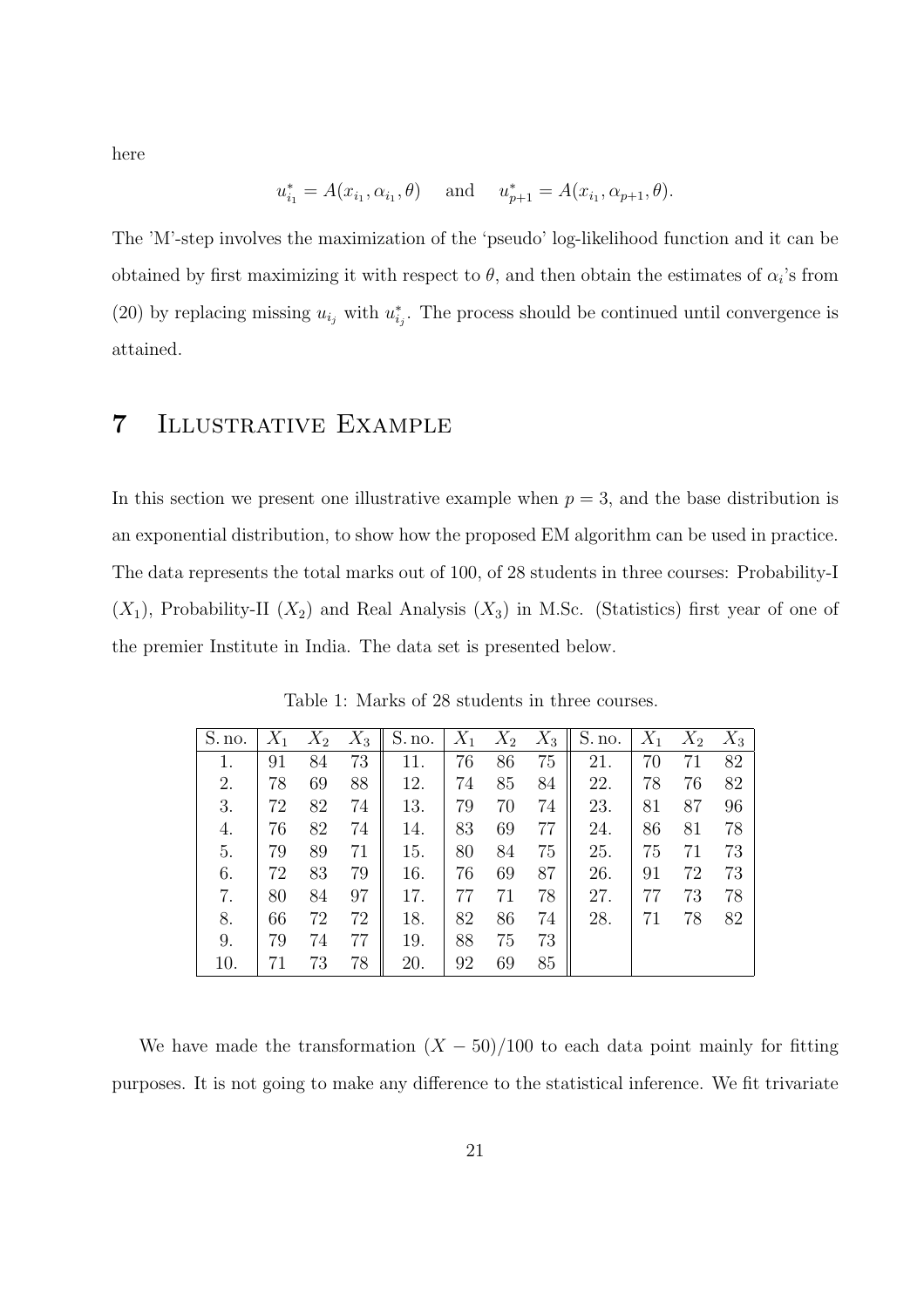PRH model when the base distribution is exponential. Although, for illustrative purposes we have chosen the exponential base distribution, any other distributions also can be easily incorporated along the same line.

To start the EM algorithm, we need some initial guesses of the unknown parameters. We get some idea about the initial guesses by fitting GE distributions to the marginals and also to the maximum, see e.g. Gupta and Kundu [14]. We have taken the initial guesses of  $\lambda$ ,  $\alpha_1, \alpha_2, \alpha_3$  and  $\alpha_4$  as 1.80, 58.0, 44.0, 60.0, 2.0, respectively.

We start the EM algorithm with these initial guesses and stop the iteration process when the difference between two consecutive log-likelihood values is less than 10<sup>−</sup><sup>6</sup> . The EM algorithm stops after 10 steps and produces the following estimates:  $\hat{\lambda} = 1.49001$ ,  $\hat{\alpha}_1 = 41.47528, \hat{\alpha}_2 = 34.79624, \hat{\alpha}_3 = 48.88793, \hat{\alpha}_4 = 7.67161.$  It may be mentioned that we have started with some other initial guesses also, in all the cases EM algorithm converges to the same estimates. We may use some other stopping criteria also, but it is not going to make any difference to the final estimates.

In Figure 1 we provide the profile 'pseudo' log-likelihood function of  $\lambda$  at the 1-st iterate. Since it is an unimodal function the maximization with respect to  $\lambda$  can be performed very easily. The unimodality of the profile 'pseudo' log-likelihood function is observed at each iteration step. We obtain 95% confidence intervals of  $\lambda$ ,  $\alpha_1$ ,  $\alpha_2$ ,  $\alpha_3$  and  $\alpha_4$  based on bootstrapping and they are (0.8351, 2.1121), (35.6568, 46.7786), (29.7865, 38.6462), (40.6548, 55.6452), (4.5673, 9.9875), respectively.

Now the natural question is how good the proposed model fits the data set. It may be mentioned that although several goodness of fit tests are available for an arbitrary univariate distribution function, we do not have a satisfactory goodness of fit test for a general multivariate model. Because of this reason we have tested the marginals only. At least it gives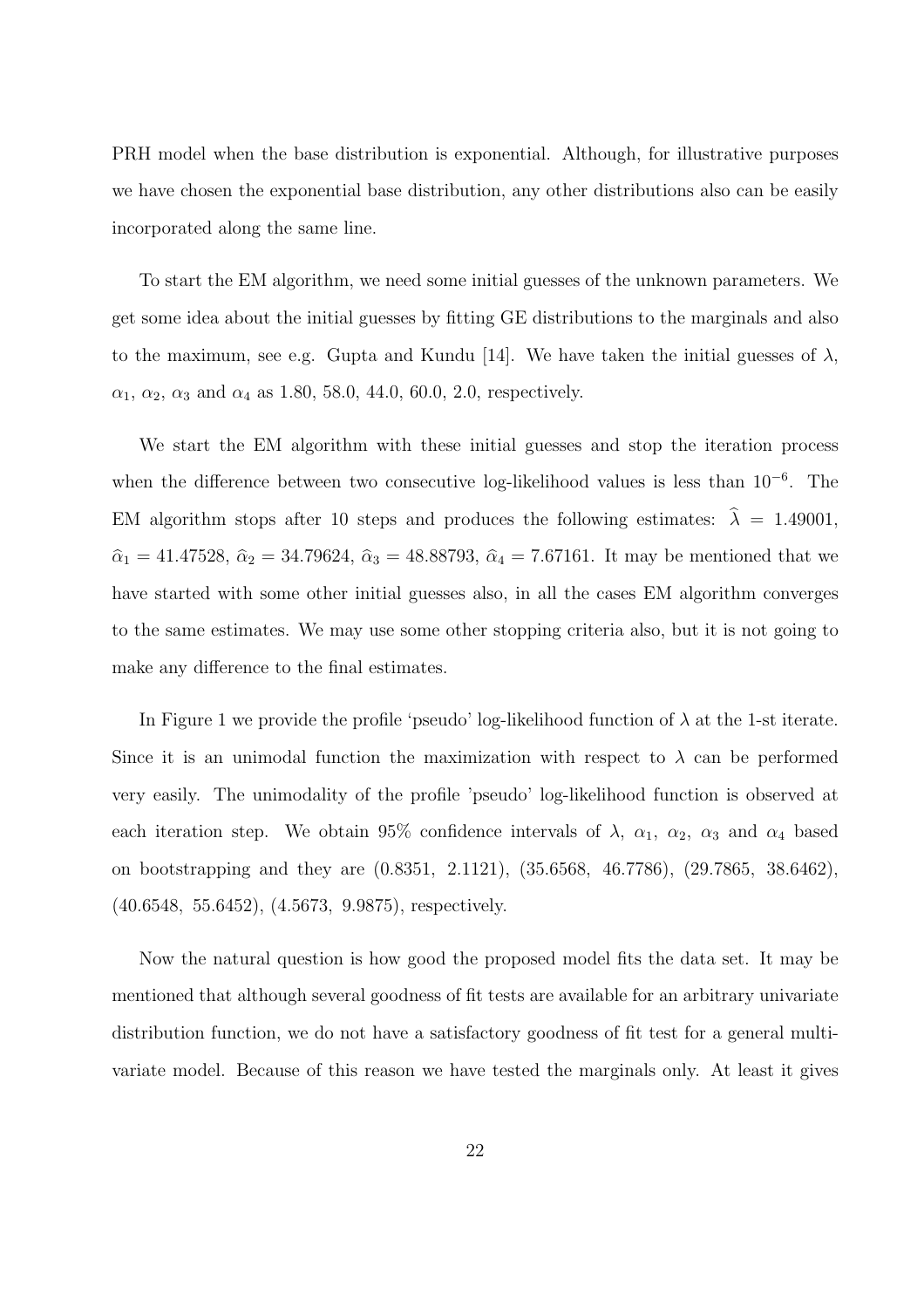

Figure 1: Profile 'pseudo' log-likelihood function at the 1st iterate.

us an indication whether the model can be used or not to analyze that data set. We compute Kolmogorov-Smirnov (KS) distance between the empirical distribution function and the fitted distribution function and the associated  $p$  value for all the three marginals. The KS distance and associated p value (reported within brackets) for  $X_1$ ,  $X_2$  and  $X_3$  are 0.1191  $(0.8218), 0.1528, (0.5302)$  and  $(0.2059, (0.1856),$  respectively. Therefore, based on the p values, we can say that the proposed model fits the data reasonably well.

## 8 CONCLUSIONS

In this paper we have developed the multivariate proportional reversed hazards models along the same line as the bivariate proportional reversed hazards model. Several properties of this new multivariate distribution have been established. It has been shown that the proposed distribution can be obtained using Marshall-Olkin copula also. It has helped us to compute several dependence measure specifically for the bivariate proportional reversed hazards model, which has not been established before.

We have further developed the EM algorithm to compute the maximum likelihood estima-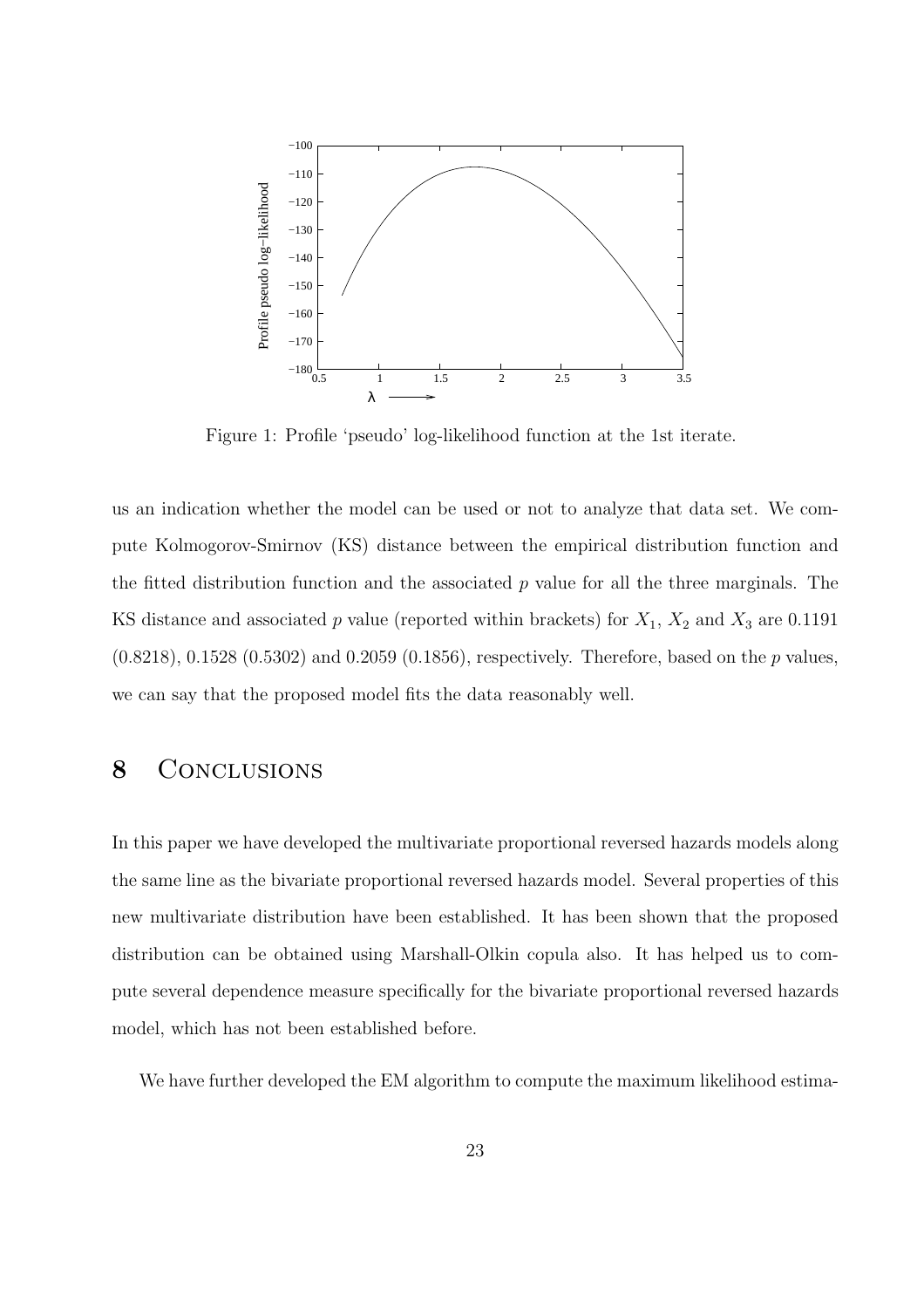tors of the unknown parameters. The EM algorithm also involves solving a one-dimensional optimization problem, at each 'E'-step. One data analysis has been performed and the performances are quite satisfactory.

### Acknowledgements

The authors would like to thank two referees and the associated editor for many constructive suggestions. This work was partially supported by Fundación Seneca of the Regional Government of Murcia (Spain) under Grant 11886/PHCS/09.

### Appendix A

In this Appendix A we provide explicitly, the absolutely continuous part of  $f_{\mathbf{X}}(\cdot)$ , namely  $f_a(\cdot)$  and  $\alpha$  as defined in (8).

The absolutely continuous part  $f_a(x)$  and  $\alpha$  can be obtained from  $\frac{\partial^p F_X(x_1, \dots, x_p)}{\partial x}$  $\partial x_1\cdots\partial x_p$ . It is immediate that  $\mathbf{x} = (x_1, \dots, x_p)$  belongs to the set where  $F_{\mathbf{X}}(\cdot)$  is absolutely continuous if and only if all the  $x_i$ 's are different. For a given  $x$ , so that all the  $x_i$ 's are different, there exists a permutation  $\mathcal{P} = (i_1, \dots, i_p)$ , so that  $x_{i_1} < x_{i_2} < \dots < x_{i_p}$ . Let us define the following for  $x_{i_1} < \cdots < x_{i_p}$ 

$$
f_{\mathcal{P}}(\boldsymbol{x}) = f_{PRH}(x_{i_1}; \alpha_{i_1} + \alpha_{p+1}) f_{PRH}(x_{i_2}; \alpha_{i_2}) \cdots f_{PRH}(x_{i_p}; \alpha_{i_p}). \tag{22}
$$

Then from (8) we obtain for  $x_{i_1} < \cdots < x_{i_p}$ 

$$
\frac{\partial^p F_{\mathbf{X}}(x_1, \cdots, x_p)}{\partial x_1 \cdots \partial x_p} = \alpha f_a(x_1, \cdots, x_p) = f_{\mathcal{P}}(x_1, \cdots, x_p). \tag{23}
$$

From (23) we have the following relation;

$$
\alpha = \alpha \int_{\mathbf{R}^p} f_a(x_1, \dots, x_p) dx_1 \dots dx_p = \sum_{\mathcal{P}} \int_{x_{i_p} = 0}^{\infty} \int_{x_{i_p} = 0}^{x_{i_p}} \dots \int_{x_{i_1} = 0}^{x_{i_2}} f_{\mathcal{P}}(x_1, \dots, x_p) dx_{i_1} \dots dx_{i_p}
$$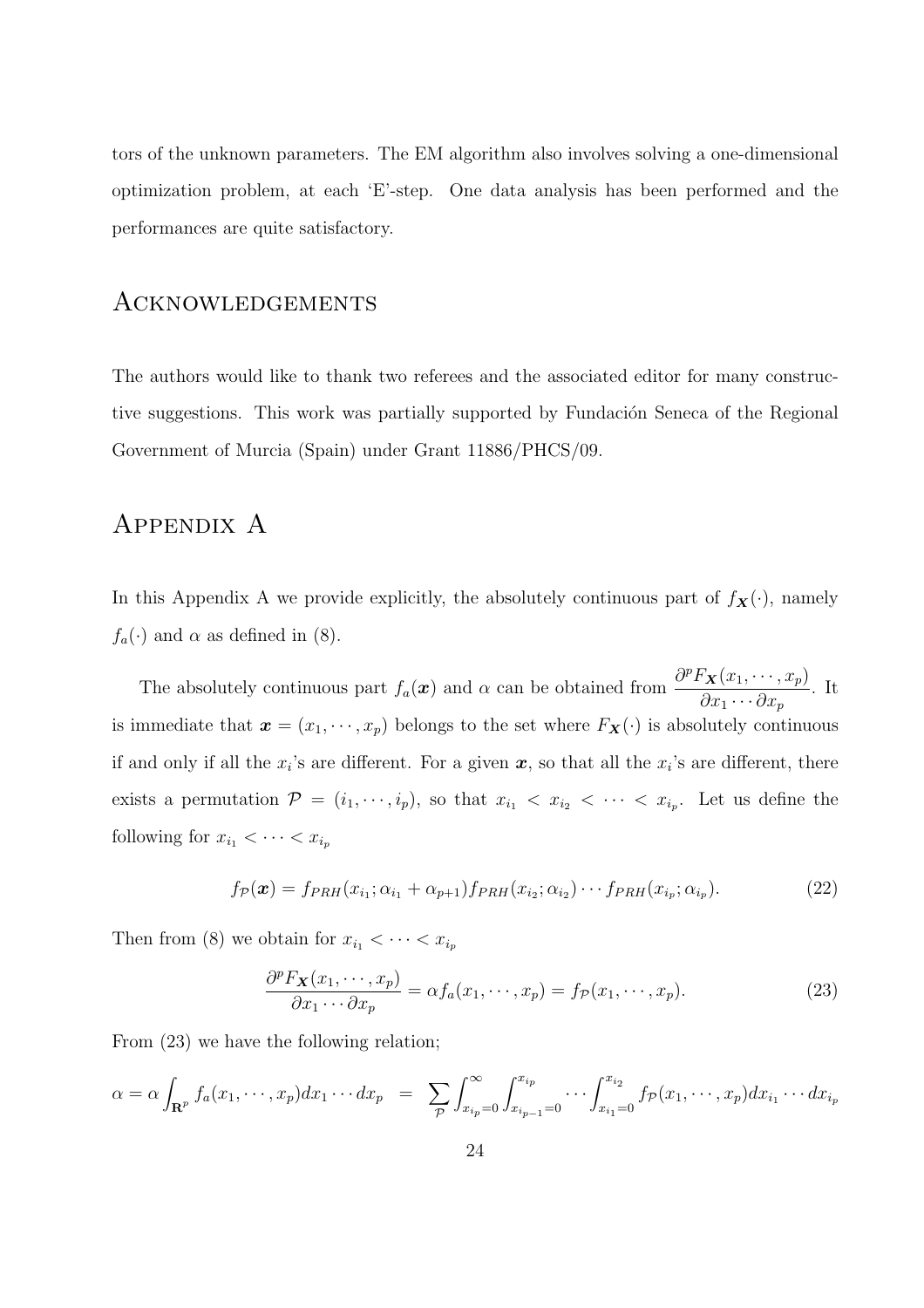$$
= \sum_{\mathcal{P}} J_{\mathcal{P}} \quad \text{(say)}.
$$
 (24)

,

Since

$$
\int_{x_{i_1=0}}^{x_{i_2}} f_{\mathcal{P}}(x_1, ..., x_p) dx_{i_1} = F_{PRH}(x_{i_2}; \alpha_{i_1} + \alpha_{p+1}) \times \prod_{j=2}^p f_{PRH}(x_{i_j}; \alpha_{i_j}),
$$
\n
$$
\int_{x_{i_2=0}}^{x_{i_3}} \int_{x_{i_1=0}}^{x_{i_2}} f_{\mathcal{P}}(x_1, ..., x_p) dx_{i_1} dx_{i_2} = \frac{\alpha_{i_2}}{\alpha_{i_1} + \alpha_{i_2} + \alpha_{p+1}}
$$
\n
$$
\times F_{PRH}(x_{i_3}; \alpha_{i_1} + \alpha_{i_2} + \alpha_{p+1}) \times \prod_{j=3}^p f_{PRH}(x_{i_j}; \alpha_{i_j}),
$$
\n
$$
\vdots
$$
\n
$$
J_{\mathcal{P}} = \frac{\alpha_{i_2}}{\alpha_{i_1} + \alpha_{i_2} + \alpha_{p+1}} \times ... \times \frac{\alpha_{i_p}}{\alpha_{i_1} + ... + \alpha_{i_p} + \alpha_{p+1}}.
$$

Therefore, we immediately obtain

$$
\alpha = \sum_{p} \frac{\alpha_{i_2}}{\alpha_{i_1} + \alpha_{i_2} + \alpha_{p+1}} \times \cdots \times \frac{\alpha_{i_p}}{\alpha_{i_1} + \cdots + \alpha_{i_p} + \alpha_{p+1}}
$$

and for  $x_{i_1} < \cdots < x_{i_p}$ 

$$
f_a(\boldsymbol{x}) = \frac{1}{\alpha} f_{\mathcal{P}}(\boldsymbol{x}),
$$

where  $f_{\mathcal{P}}$  is same as defined in (22).

Note that when  $p = 2$ , it matches with the results given in Kundu and Gupta [21].

Now we provide the decomposition of  $f_{\mathbf{X}}(\mathbf{x})$  taking into account that (8) can be written as

$$
f_{\boldsymbol{X}}(\boldsymbol{x}) = \alpha f_a(\boldsymbol{x}) + \sum_{k=2}^p \sum_{I_k \subset I} \alpha_{I_k} f_{I_k}(\boldsymbol{x}),
$$

where  $I_k = (i_1, \dots, i_k) \subset I = (1, \dots, p)$ , such that  $i_1 < \dots < i_k$ . Here, it is understood that each  $f_{I_k}(\boldsymbol{x})$  is a PDF with respect to  $(p-k+1)$  dimensional Lebesgue measure on the hyperplane  $A_{I_k} = \{ \mathbf{x} \in \mathbb{R}^p : x_{i_1} = \cdots = x_{i_k} \}.$  The exact meaning of  $f_{\mathbf{x}}(\mathbf{x})$  is as follows. For any Borel measurable set  $B \subset \mathbb{R}^p$ 

$$
P(X \in B) = \alpha \int_B f_a(\boldsymbol{x}) + \sum_{k=2}^p \sum_{I_k \subset I} \alpha_{I_k} \int_{B_{I_k}} f_{I_k}(\boldsymbol{x}),
$$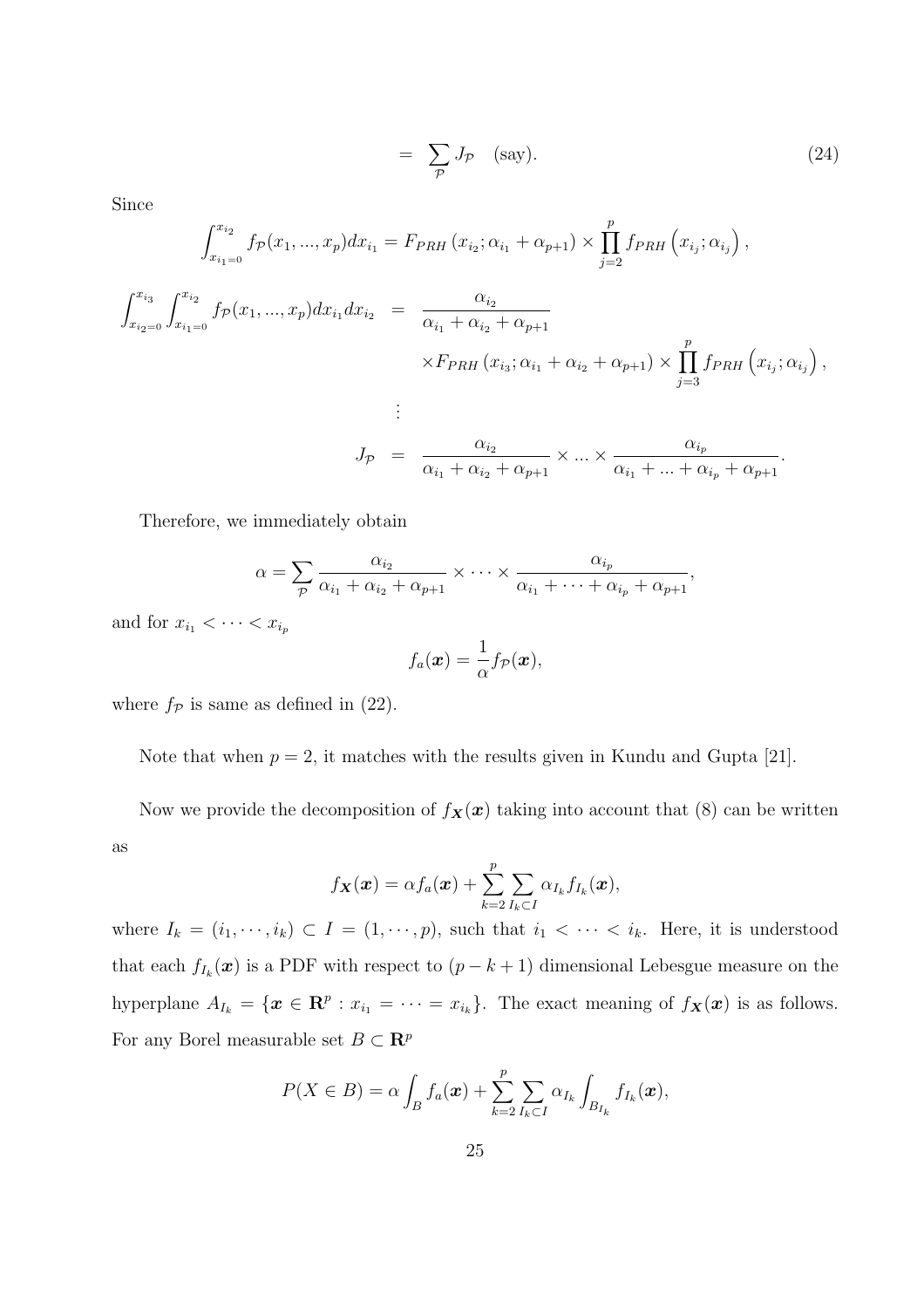where  $B_{I_k} = B \cap A_{I_k}$  is the projection of the set B onto the  $(p-k+1)$ -dimensional hyperplane  $A_{I_k}$ . Now we provide the explicit expression of  $\alpha_{I_k}$  and  $f_{I_k}(\cdot)$ .

Note that if  $x \in A_{I_k}$ , then x is of the following form:

$$
\boldsymbol{x} = (x_1, \cdots, x_{i_1-1}, x^*, x_{i_1+1}, \cdots, x_{i_2-1}, x^*, x_{i_2+1}, \cdots, x_{i_k-1}, x^*, x_{i_k+1}, \cdots, x_p)
$$

For a given  $\mathbf{x} \in \mathbb{R}^p$ , we define a function  $g_{I_k}$  from the  $(p - k + 1)$ -dimensional hyperplane  $A_{I_k}$  to **R** as follows,

$$
g_{I_k}(\boldsymbol{x}) = f_{PRH}(x^*; \alpha_{p+1}) F_{PRH} \left( x^*; \sum_{i \in I_k} \alpha_i \right) \prod_{I-I_k} f_{PRH}(x_i; \alpha_i),
$$

if  $x_i > x^*$ , for  $i \in I - I_k$ , and zero otherwise, where  $\prod_{i \in I - I_k} = 1$ , when  $k = p$ . Now, it can be shown along the same line as before that

$$
\int_{A_{I_k}} g_{I_k}(\boldsymbol{x}) d\boldsymbol{x} = \sum_{\mathcal{P}_{I-I_k}} \int_{x_{j_{p-k}}=0}^{\infty} \int_{x_{j_{p-k-1}}=0}^{x_{j_{p-k}}} \cdots \int_{x_{j_1}=0}^{x_{j_2}} \int_{x^*=0}^{x_{x_{j_1}}} g_{I_k}(\boldsymbol{x}) dx^* dx_{j_1} dx_{j_2} \cdots dx_{j_{p-k}}
$$
\n
$$
= \sum_{\mathcal{P}_{I-I_k}} \frac{\alpha_{p+1}}{\sum_{i \in I_k} \alpha_i + \alpha_{p+1}} \times \frac{\alpha_{j_1}}{\sum_{i \in I_k} \alpha_i + \alpha_{p+1} + \alpha_{j_1}} \times \cdots \times \frac{\alpha_{j_{p-k}}}{\sum_{i \in I} \alpha_i + \alpha_{p+1}},
$$

where  $\mathcal{P}_{I-I_k}$  denotes the permutations of  $I-I_k$ , so that  $x_{j_1} < \cdots < x_{j_{p-k}}$ . Therefore,

$$
\alpha_{I_k} = \sum_{\mathcal{P}_{I-I_k}} \frac{\alpha_{p+1}}{\sum_{i \in I_k} \alpha_i + \alpha_{p+1}} \times \frac{\alpha_{j_1}}{\sum_{i \in I_k} \alpha_i + \alpha_{p+1} + \alpha_{j_1}} \times \cdots \times \frac{\alpha_{j_{p-k}}}{\sum_{i \in I} \alpha_i + \alpha_{p+1}}
$$

and

$$
f_{I_k}(\boldsymbol{x}) = \frac{1}{\alpha_{I_k}} g_{I_k}(\boldsymbol{x}).
$$

## Appendix B

In this Appendix B, we present explicitly the EM algorithm when  $p = 3$ . In this case, we have the following unknown parameters  $(\alpha_1, \alpha_2, \alpha_3, \alpha_4, \theta)$ . We have the following available data  $\{(x_{1i}, x_{2i}, x_{3i}); i = 1, \cdots, n\}$ . The following notations;  $I_0 = \{i; x_{1i} = x_{2i} = x_{3i} = x_i\}$ ,  $I_{10} = \{i; x_{10i} = x_{2i} = x_{3i} < x_{1i}\}, I_{20} = \{i; x_{20i} = x_{3i} = x_{1i} < x_{2i}\}, I_{30} = \{i; x_{30i} = x_{1i} = x_{1i}\}$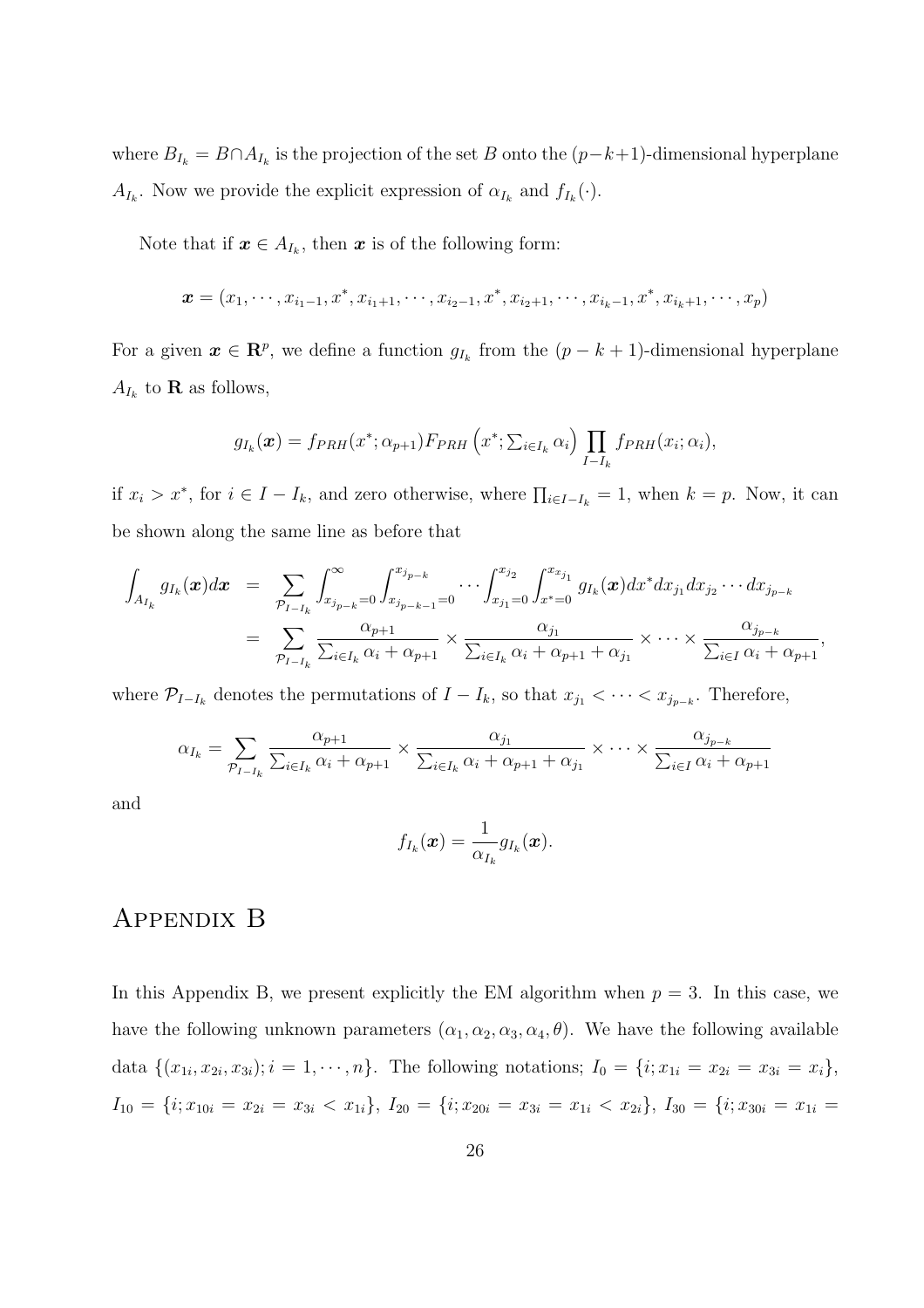$x_{2i} < x_{3i}$  and  $I_{i_1i_2i_3} = \{i; x_{i_1i} < x_{i_2i} < x_{i_3i}\}\$ are used. Here  $(i_1i_2i_3)$  is a permutation of (123). The number of elements in set  $I_0$  will be denoted by  $n_0$ , the number of elements in set  $I_{10}$  will be denoted by  $n_{10}$  and similarly others are also defined.

Note that if  $i \in I_0$ , then  $U_4 = x_i$ , and  $U_1 < x_i$ ,  $U_2 < x_i$  and  $U_3 < x_i$ . Similarly, if  $i \in I_{10}$ , then  $U_4 = x_{10i}$ ,  $U_2 < x_{10i}$ ,  $U_3 < x_{10i}$ ,  $U_1 > x_{10i}$ , and so on. We further denote as  $(\alpha_1^{(j)}$  $\overset{(j)}{1}, \overset{(j)}{\alpha_2^{(j)}}$  $_2^{(j)}, \alpha_3^{(j)}$  $\overset{(j)}{3}, \overset{(j)}{\alpha_4^{(j)}}$  $\mathcal{A}_{4}^{(j)}, \theta^{(j)}$  to the estimates of  $\alpha_1, \alpha_2, \alpha_3, \alpha_4$  and  $\theta$ , respectively, at the *j*-th step of the EM algorithm. We first present the 'pseudo' log-likelihood function at the  $j$ -th stage. The 'pseudo' log-likelihood contribution of the different sets are as follows.

From  $I_0$ :

$$
n_0(\ln \alpha_1 + \ln \alpha_2 + \ln \alpha_3 + \ln \alpha_4) + (\alpha_1 - 1) \sum_{i \in I_0} \ln F_B(x_i(1); \theta) + (\alpha_2 - 1) \sum_{i \in I_0} \ln F_B(x_i(2); \theta)
$$
  
+ $(\alpha_3 - 1) \sum_{i \in I_0} \ln F_B(x_i(3); \theta) + (\alpha_4 - 1) \sum_{i \in I_0} \ln F_B(x_i; \theta) + \sum_{i \in I_0} \ln f_B(x_i(1); \theta) + \sum_{i \in I_0} \ln f_B(x_i(3); \theta) + \sum_{i \in I_0} \ln f_B(x_i; \theta),$ 

here  $x_i(1) = A(x_i; \alpha_1^{(j)})$  $(1, 0, \theta^{(j)}), x_i(2) = A(x_i; \alpha_2^{(j)})$  $\mathcal{L}_2^{(j)}, \theta^{(j)}$  and  $x_i(3) = A(x_i; \alpha_3^{(j)})$  $\mathfrak{g}^{(j)}$ ,  $\theta^{(j)}$ ), and they depend on j, but we do not make it explicit for brevity.

From  $I_{10}$ :

$$
n_{10}(\ln \alpha_1 + \ln \alpha_2 + \ln \alpha_3 + \ln \alpha_4) + (\alpha_1 - 1) \sum_{i \in I_{10}} \ln F_B(x_{1i}; \theta) + (\alpha_2 - 1) \sum_{i \in I_{10}} \ln F_B(x_{10i}(2); \theta)
$$
  
+ $(\alpha_3 - 1) \sum_{i \in I_{10}} \ln F_B(x_{10i}(3); \theta) + (\alpha_4 - 1) \sum_{i \in I_{10i}} \ln F_B(x_{10i}; \theta) + \sum_{i \in I_{10i}} \ln f_B(x_{10i}; \theta)$   
+
$$
\sum_{i \in I_{10i}} \ln f_B(x_{10i}(2); \theta) + \sum_{i \in I_{10i}} \ln f_B(x_{10i}(3); \theta) + \sum_{i \in I_{10i}} \ln f_B(x_{10i}; \theta),
$$

here  $x_{10i}(2) = A(x_{10i}; \alpha_2^{(j)})$  $(2^j, \theta^{(j)})$  and  $x_{10i}(3) = A(x_{10i}; \alpha_3^{(j)})$  $\mathcal{L}_3^{(j)}, \theta^{(j)}$ ). Similarly, the contributions from the sets  $I_{20}$  and  $I_{30}$  can be obtained. Now we provide the contribution from the set  $I_{123}$ .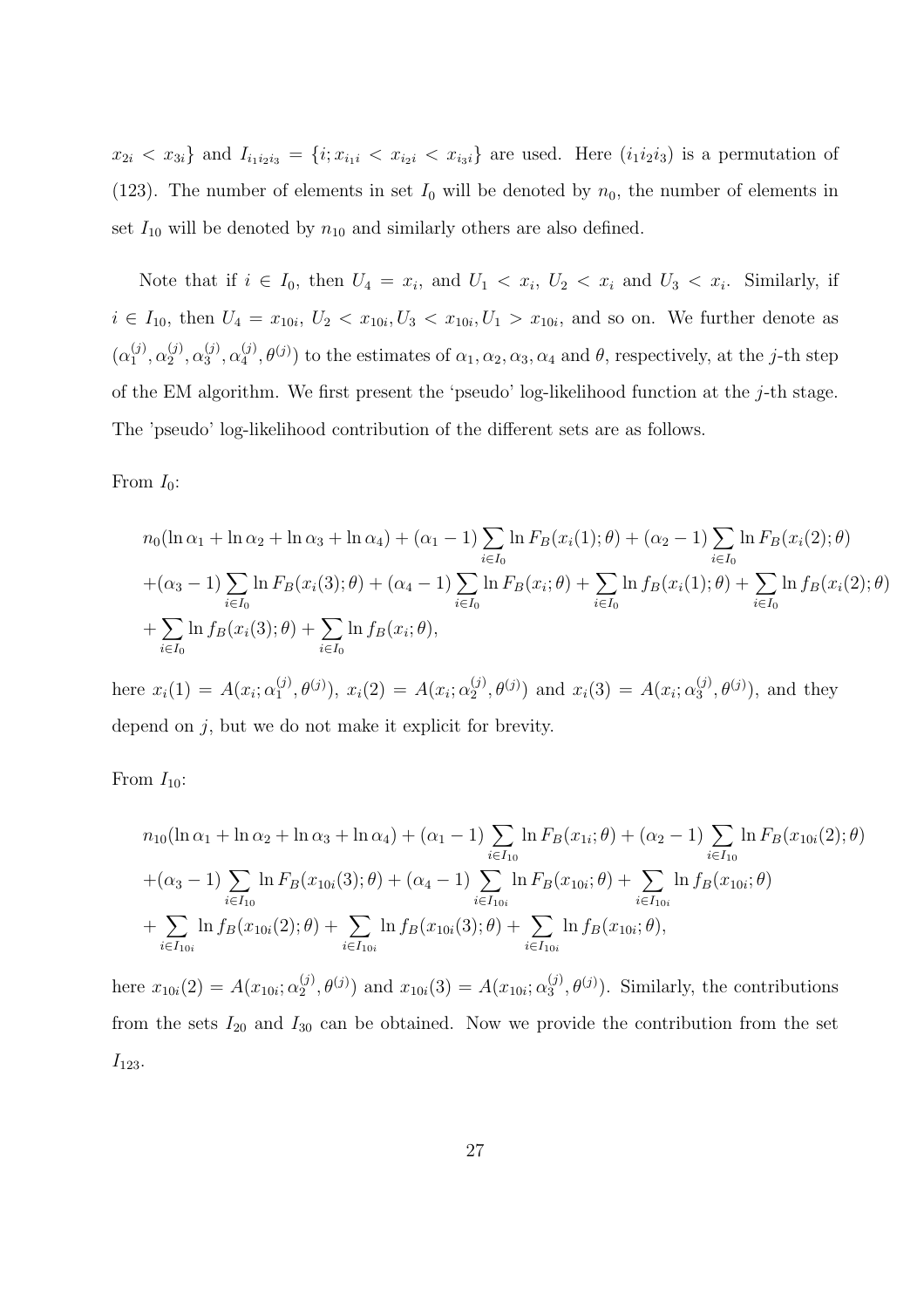From  $I_{123}$ :

$$
n_{123}(\ln \alpha_1 + \ln \alpha_2 + \ln \alpha_3 + \ln \alpha_4) + (\alpha_1 - 1) \left( A_1 \sum_{i \in I_{123}} \ln F_B(x_{123i}(1); \theta) + B_1 \sum_{i \in I_{123}} \ln F_B(x_{1i}; \theta) \right)
$$
  
+ (\alpha\_2 - 1) \sum\_{i \in I\_{123}} \ln F\_B(x\_{2i}; \theta) + (\alpha\_3 - 1) \sum\_{i \in I\_{123}} \ln F\_B(x\_{3i}; \theta)  
+ (\alpha\_4 - 1) \left( A\_1 \sum\_{i \in I\_{123}} \ln F\_B(x\_{1i}; \theta) + B\_1 \sum\_{i \in I\_{123}} \ln F\_B(x\_{123i}(4); \theta) \right)  
+ \sum\_{i \in I\_{123}} (A\_1 \ln f\_B(x\_{123i}(1); \theta) + B\_1 \ln f\_B(x\_{1i}; \theta)) + \sum\_{i \in I\_{123}} \ln f\_B(x\_{2i}; \theta) + \sum\_{i \in I\_{123}} \ln f\_B(x\_{3i}; \theta)  
+ \sum\_{i \in I\_{123}} (A\_1 \ln f\_B(x\_{1i}; \theta) + B\_1 \ln f\_B(x\_{123i}(4), \theta))

here  $A_1 =$  $\alpha_1$  $\alpha_1 + \alpha_4$  $, B_1 =$  $\alpha_4$  $\alpha_1 + \alpha_4$  $, x_{123i}(1) = A(x_{1i}; \alpha_1^{(j)})$  $f_1^{(j)}, \theta^{(j)}$  and  $x_{123i}(4) = A(x_{1i}; \alpha_4^{(j)})$  $\binom{(j)}{4}, \theta^{(j)}$ . Similarly, the contributions from the other  $I_{i_1 i_2 i_3}$  can be obtained.

It is clear that for fixed  $\theta$ , the 'pseudo' log-likelihood function will be maximized by

$$
\widehat{\alpha}_1^{(j+1)}(\theta) = -\frac{n}{C_1}, \quad \widehat{\alpha}_2^{(j+1)}(\theta) = -\frac{n}{C_2}, \quad \widehat{\alpha}_3^{(j+1)}(\theta) = -\frac{n}{C_3}, \quad \widehat{\alpha}_4^{(j+1)}(\theta) = -\frac{n}{C_4},
$$

when

$$
C_{1} = \sum_{i \in I_{0}} \ln F_{B}(x_{i}(1); \theta) + \sum_{i \in I_{10}} \ln F_{B}(x_{1i}; \theta) + \sum_{i \in I_{20}} \ln F_{B}(x_{20i}(1); \theta) + \sum_{i \in I_{30}} \ln F_{B}(x_{30i}(1); \theta)
$$
  
+ 
$$
\sum_{i \in I_{231} \cup I_{213} \cup I_{321} \cup I_{312}} \ln F_{B}(x_{1i}; \theta) + B_{1} \sum_{i \in I_{123} \cup I_{132}} \ln F_{B}(x_{1i}; \theta)
$$
  
+ 
$$
A_{1} \left( \sum_{i \in I_{123}} \ln F_{B}(x_{123i}(1); \theta) + \sum_{i \in I_{132}} \ln F_{B}(x_{132i}(1); \theta) \right),
$$
  

$$
C_{2} = \sum_{i \in I_{0}} \ln F_{B}(x_{i}(2); \theta) + \sum_{i \in I_{10}} \ln F_{B}(x_{10i}(2); \theta) + \sum_{i \in I_{20}} \ln F_{B}(x_{2i}; \theta) + \sum_{i \in I_{30}} \ln F_{B}(x_{30i}(2); \theta)
$$
  
+ 
$$
A_{2} \left( \sum_{i \in I_{231} \cup I_{322} \cup I_{321} \cup I_{312}} \ln F_{B}(x_{2i}; \theta) + \sum_{i \in I_{213} \cup I_{231}} \ln F_{B}(x_{213i}(2); \theta) \right)
$$

$$
C_3 = \sum_{i \in I_0} \ln F_B(x_i(3); \theta) + \sum_{i \in I_{10}} \ln F_B(x_{10i}(3); \theta) + \sum_{i \in I_{20}} \ln F_B(x_{20i}(3); \theta) + \sum_{i \in I_{30}} \ln F_B(x_{3i}; \theta)
$$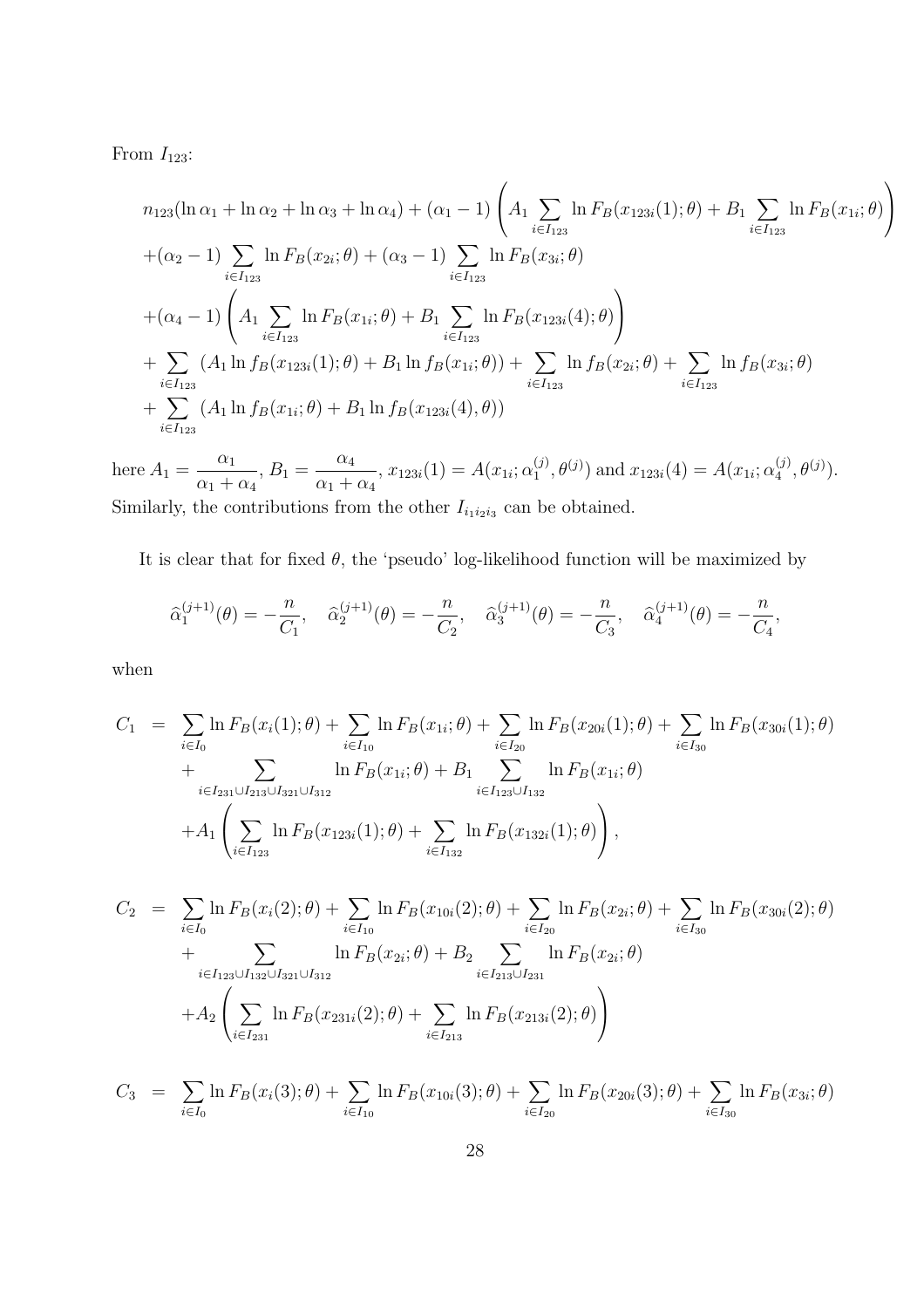+ 
$$
\sum_{i \in I_{123} \cup I_{132} \cup I_{231} \cup I_{213}} \ln F_B(x_{3i};\theta) + B_3 \sum_{i \in I_{312} \cup I_{321}} \ln F_B(x_{3i};\theta)
$$
  
+
$$
A_3 \left( \sum_{i \in I_{321}} \ln F_B(x_{321i}(3);\theta) + \sum_{i \in I_{312}} \ln F_B(x_{312i}(3);\theta) \right)
$$
  

$$
C_4 = \sum_{i \in I_0} \ln F_B(x_i;\theta) + \sum_{i \in I_{10}} \ln F_B(x_{10i};\theta) + \sum_{i \in I_{20}} \ln F_B(x_{20i};\theta) + \sum_{i \in I_{30}} \ln F_B(x_{30i};\theta)
$$
  
+ 
$$
\left( A_1 \sum_{i \in I_{123}} \ln F_B(x_{1i};\theta) + B_1 \sum_{i \in I_{123}} \ln F_B(x_{123i}(4);\theta) \right)
$$
  
+ 
$$
\left( A_1 \sum_{i \in I_{132}} \ln F_B(x_{1i};\theta) + B_1 \sum_{i \in I_{132}} \ln F_B(x_{132i}(4);\theta) \right)
$$
  
+ 
$$
\left( A_2 \sum_{i \in I_{213}} \ln F_B(x_{2i};\theta) + B_2 \sum_{i \in I_{213}} \ln F_B(x_{213i}(4);\theta) \right)
$$
  
+ 
$$
\left( A_2 \sum_{i \in I_{231}} \ln F_B(x_{2i};\theta) + B_2 \sum_{i \in I_{213}} \ln F_B(x_{213i}(4);\theta) \right)
$$
  
+ 
$$
\left( A_3 \sum_{i \in I_{322}} \ln F_B(x_{3i};\theta) + B_3 \sum_{i \in I_{312}} \ln F_B(x_{312i}(4);\theta) \right)
$$
  
+ 
$$
\left( A_3 \sum_{i \in I_{322}} \ln F_B(x_{3i};\theta) + B_3 \sum_{i \in I_{322}} \ln F_B(x_{312i}(4);\theta) \right)
$$

Note that  $\theta^{(j+1)}$  can be obtained by maximizing the profile 'pseudo' log-likelihood function with respect to  $\theta$ . The profile 'pseudo' log-likelihood function is obtained by adding all the 'pseudo' log-likelihood contributions from different sets as given in this appendix, and replacing  $\hat{\alpha}_k^{(j+1)}$  $(k+1)(\theta)$  for  $k = 1, \dots, 4$ . The iteration process continues until converge takes place.

## References

[1] Block, H.W., Savits, T. and Singh, H. (1998), "The reversed hazard rate function", Probability in the Engineering and Informational Sciences, vol. 12, 69 - 90.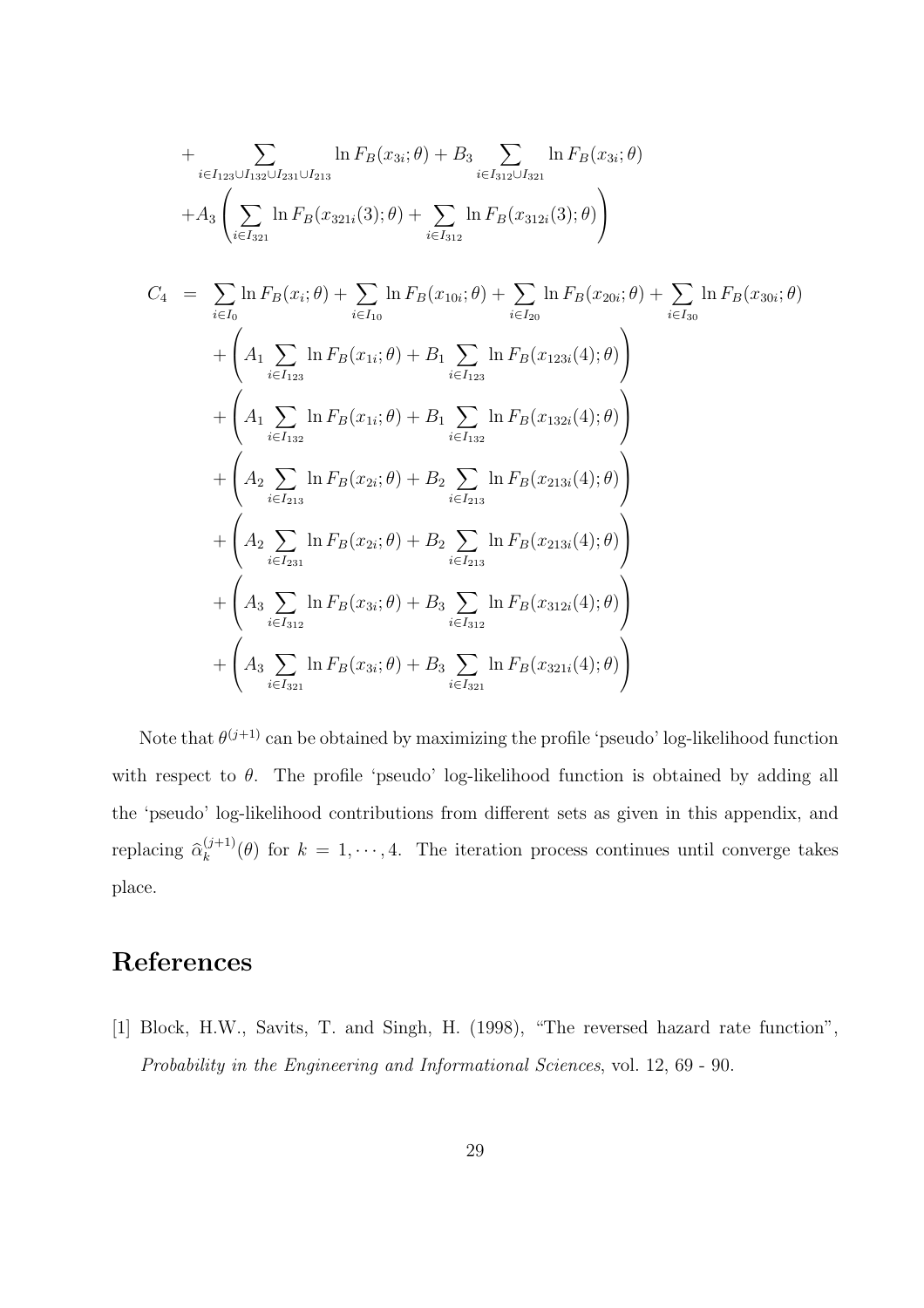- [2] Blomqvist, N. (1950), "On a measure of dependence between two random variables", Annals of Mathematical Statistics, vol. 21, 593 - 600.
- [3] Boland, P.J., Hollander, M., Joag-Dev, K. and Kochar, S. (1996), "Bivariate dependence properties of order statistics", Journal of Multivariate Analysis, vol. 56, 75 - 89.
- [4] Brindley, E.J.Jr. and Thompson, W.A.Jr. (1972), "Dependence and aging aspects of multivariate survival", Journal of the American Statistical Association, vol. 67, 822 - 830.
- [5] Colangelo, A., Scarsini, M. and Shaked, M. (2005), "Some notions of multivariate positive dependence", Insurance Mathematical Economics, vol. 37, 13 - 26.
- [6] Colangelo, A., Hu, T. and Shaked. M. (2008), "Conditional ordering and positive dependence", Journal of Multivariate Analsis, vol. 99, 358 - 371.
- [7] Crescenzo, A.D. (2000), "Some results on proportional reversed hazard model", Statistics and Probability Letters, vol. 50, 313 - 321.
- [8] Dinse, G.E. (1982), "Non-parametric estimation of partially incomplete time and type of failure data", Biometrics, vol. 38, 417 - 431.
- [9] Domma, F. (2010), "Some properties of the bivariate Burr type III distribution", Statistics, vol. 44, 203 - 215.
- [10] Domma, F. (2011), "Bivariate Reversed Hazard Rate, Notions, and Measures of Dependence and their Relationships", Communications in Statistics - Theory and Methods, vol. 40, 989 - 999.
- [11] Franco, M., Kundu, D. and Vivo, J.M. (2011), "Multivariate extension of the modified Sarhan-Balakrishnan bivariate distribution", Journal of Statistical Planning and Inference, vol. 141, 3400 - 3412.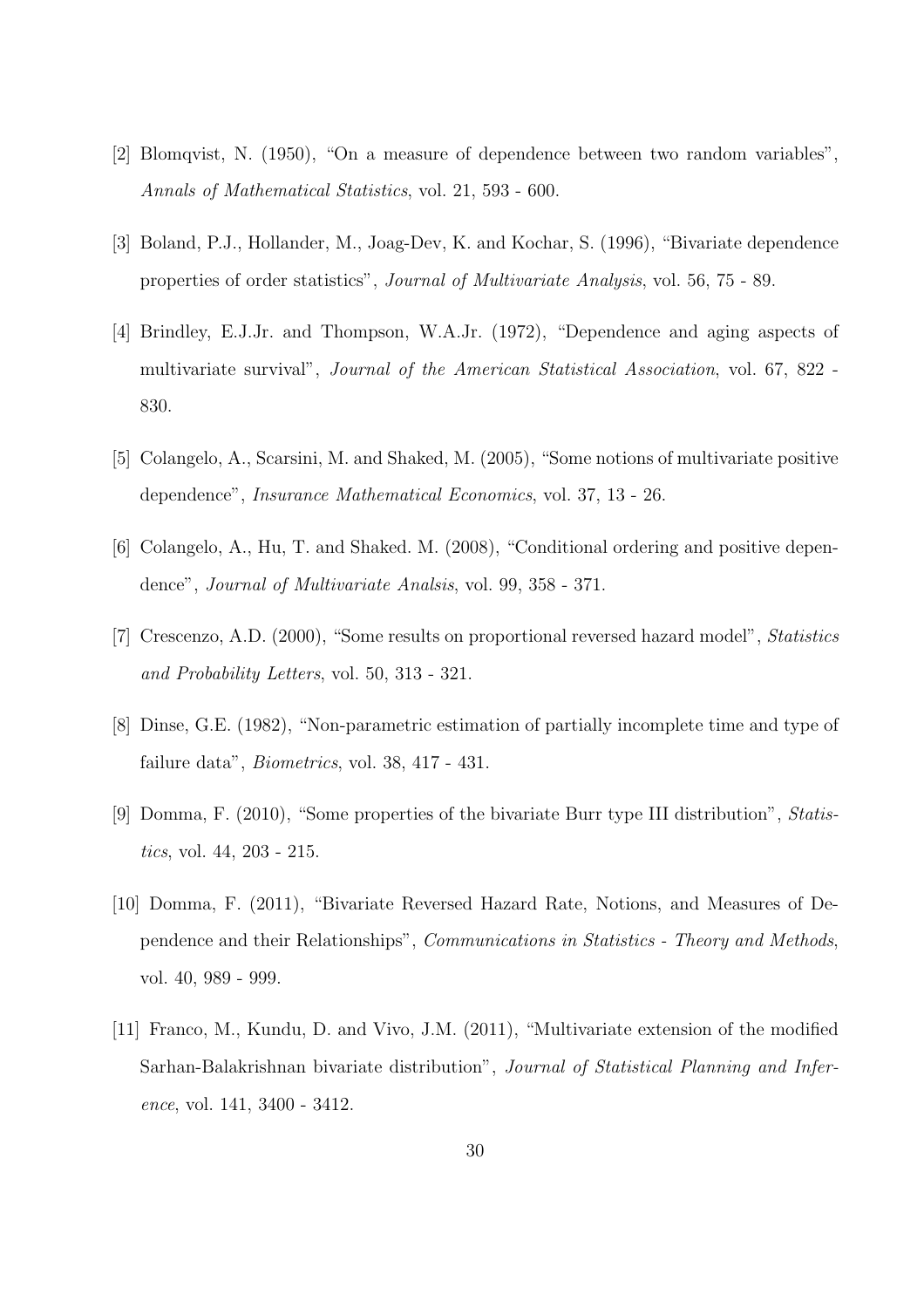- [12] Gupta, R.C. and Gupta, R.D. (2007), "Proportional reversed hazard model and its applications", Journal of Statistical Planning and Inference, vol. 137, 3525 - 3536.
- [13] Gupta, R.D. and Kundu, D. (1999), "Generalized exponential distribution", Australian & New Zealand Journal of Statistics, vol. 41, 173 - 188.
- [14] Gupta, R.D. and Kundu, D. (2007), "Generalized exponential distribution: existing results and some recent developments", Journal of Statistical Planning and Inference, vol. 137, 3525 - 3536.
- [15] Joe, H. (1997) Multivariate model and dependence concepts, Chapman and Hall, London.
- [16] Johnson, N.L. and Kotz, S. (1975), "A vector multivariate hazard rate", *Journal of* Multivariate Analysis, vol. 5, 53 - 66.
- [17] Karlis, D. (2003), "ML estimation for multivariate shock models via an EM algorithm", Annals of the Institute of Statistical Mathematics, vol. 55, 817 - 830.
- [18] Kundu, D. (2004), "Parameter estimation of partially incomplete time and type of failure data", Biometrical Journal, vol. 46, 165 - 179.
- [19] Kundu, D. and Dey, A.K. (2009), "Estimating the parameters of the Marshall-Olkin bivariate Weibull distribution by EM algorithm", Computational Statistics and Data Analysis, vol. 53, 956 - 965.
- [20] Kundu, D. and Gupta, R.D. (2004), "Characterization of the (reversed) hazard rate distributions", *Communications in Statistics - Theory and Methods*, vol. 33, 3095-3102.
- [21] Kundu, D. and Gupta, R.D. (2009), "Bivariate generalized exponential distribution", Journal of Multivariate Analysis, vol. 100, 581 - 593.
- [22] Kundu, D. and Gupta, R.D. (2010), "A class of bivariate models with proportional reversed hazard marginals", Sankhya, B, vol. 72, 236 - 253.